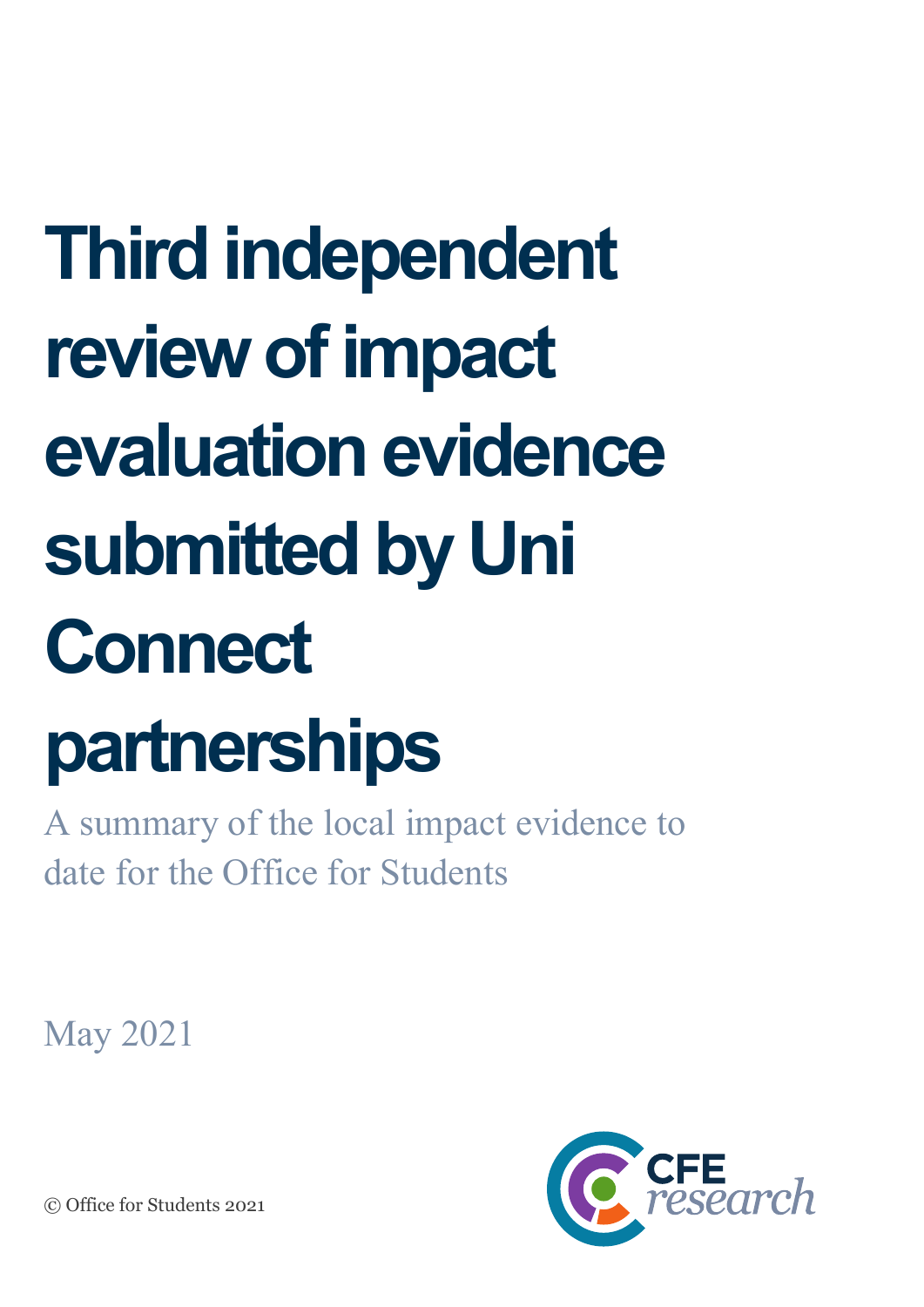Authors:

Dr Rupal Patel Lindsey Bowes

With support from the research team:

Michelle Hansel Dr Guy Birkin Dr Jatinder Sandhu Dr Sarah Tazzyman

For more information about this report please contact: Lindsey Bowes, Research Director

CFE Research Phoenix Yard Upper Brown Street Leicester LE1 5TE

Tel: 0116 229 3300 Email: [lindsey.bowes@cfe.org.uk](mailto:lindsey.bowes@cfe.org.uk)

www.cfe.org.uk

Established in 1997, CFE is an independent not-for-profit social research company specialising in three broad fields: education, wellbeing and the economy.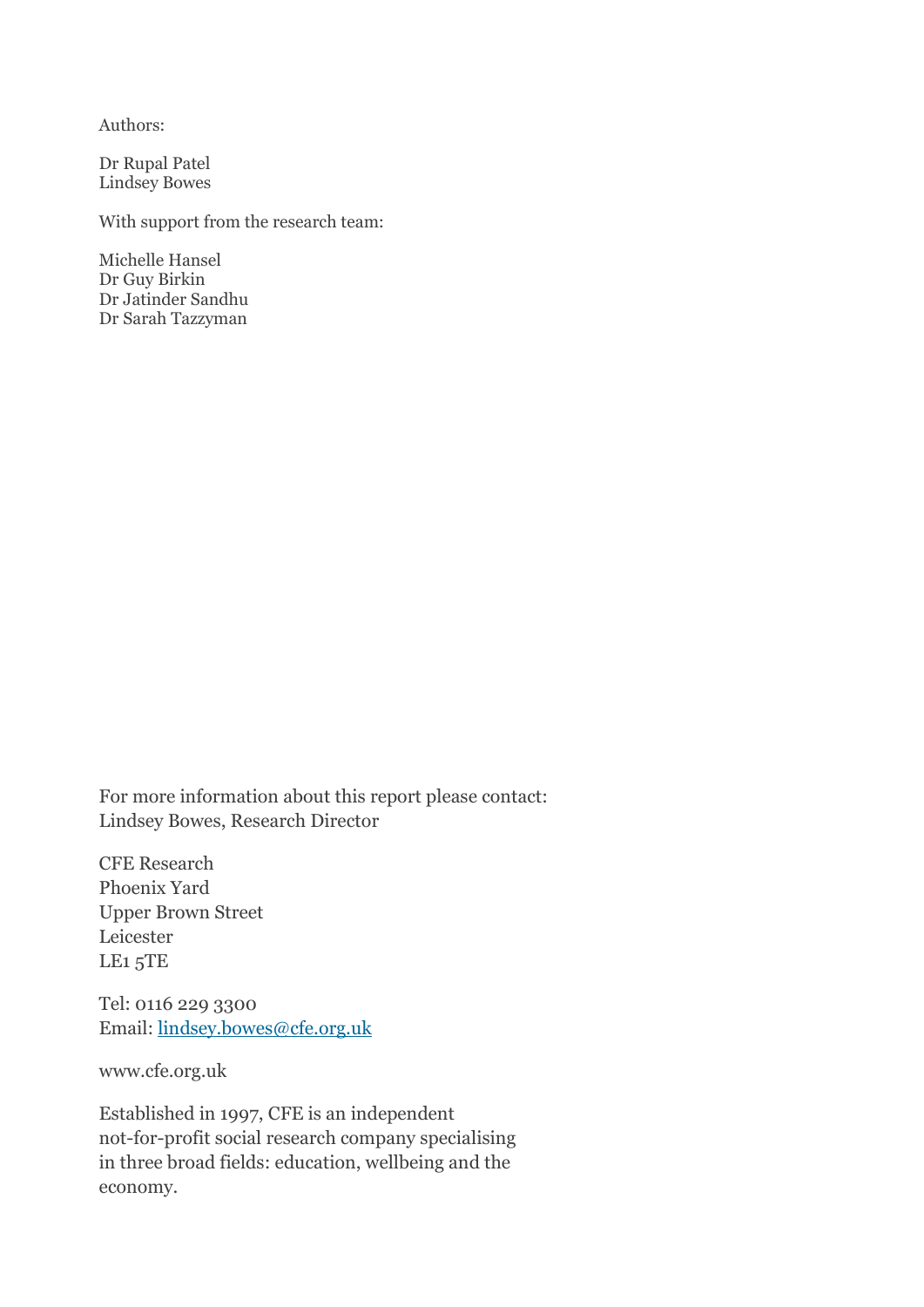# **Contents**

| 01. |                                                    |  |
|-----|----------------------------------------------------|--|
|     |                                                    |  |
|     |                                                    |  |
| 02. |                                                    |  |
|     |                                                    |  |
|     |                                                    |  |
|     |                                                    |  |
|     |                                                    |  |
| 03. |                                                    |  |
|     |                                                    |  |
|     |                                                    |  |
|     |                                                    |  |
|     |                                                    |  |
|     |                                                    |  |
|     |                                                    |  |
|     |                                                    |  |
|     |                                                    |  |
|     |                                                    |  |
|     |                                                    |  |
| 04. |                                                    |  |
|     |                                                    |  |
|     |                                                    |  |
|     |                                                    |  |
|     | Appendix 2: Mapping of outcomes to interventions32 |  |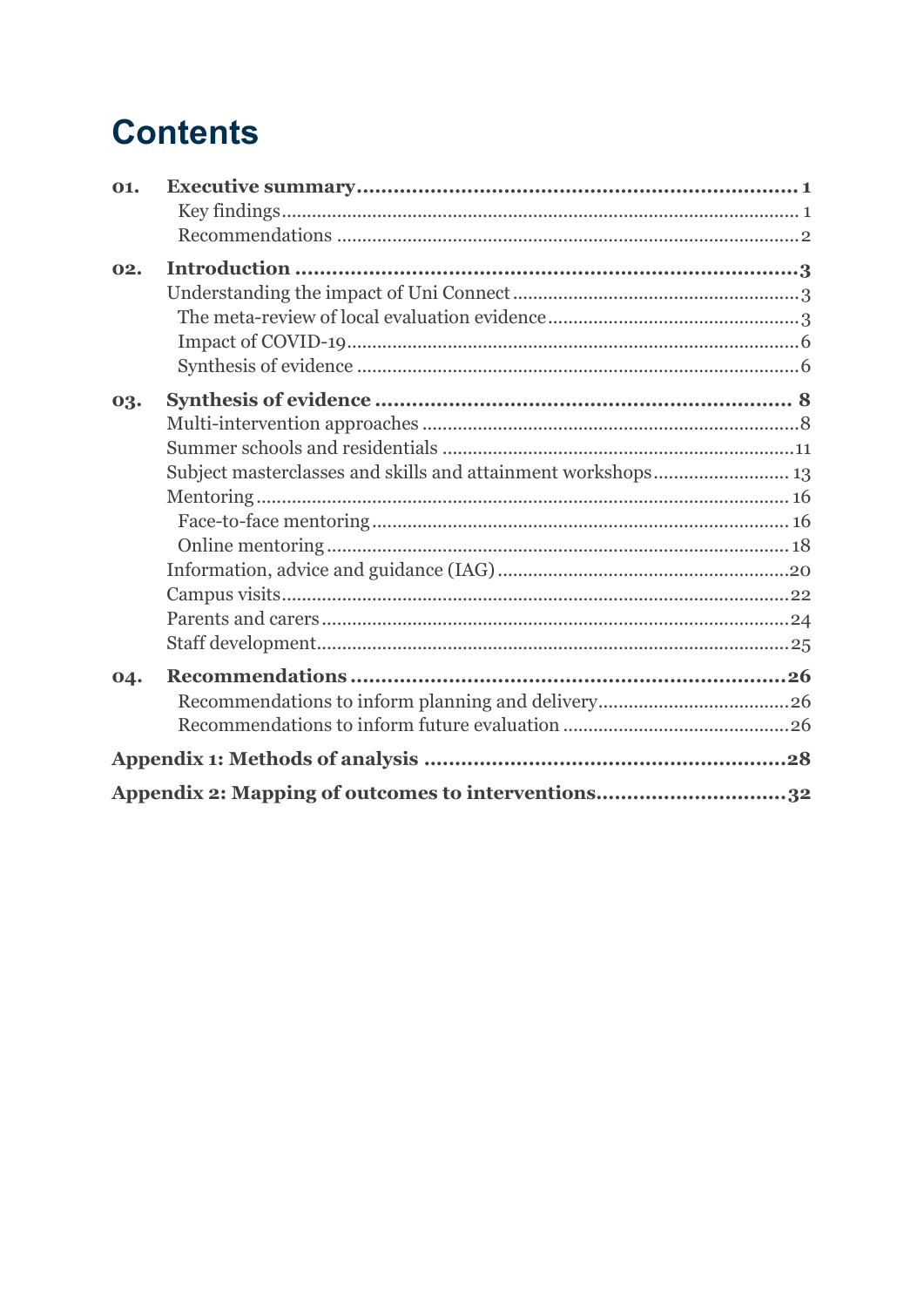# <span id="page-3-0"></span>**01.Executive summary**

Uni Connect is a national outreach programme designed to reduce the gap in higher education (HE) participation between the most and least represented groups. This report provides insights into the impact of activities funded by Uni Connect drawing on partnerships' local evaluation evidence to date. This body of work adds substantially to the volume, as well as the quality, of evidence on the impact of outreach. As a result, a significant step towards the achievement of the OfS's objective of enhancing the evidence base has been made through Uni Connect.

- <span id="page-3-1"></span>• There is a high volume of strong evidence that multi-intervention approaches have a positive impact on short, medium and long-term outcomes for learners, particularly when they engage in seven to eight sessions for a minimum of three hours in total over the course of an academic year.
- From the evidence submitted, all interventions are shown to have a positive effect on learners' knowledge of HE and their confidence to make informed decisions – a key aim of Uni Connect. In addition, particular interventions appear to support the achievement of specific outcomes: workshops and masterclasses are effective for developing study skills and confidence; mentoring and summer schools support the development of self-efficacy and interpersonal skills; and campus visits are an effective way to convey the benefits of HE and what student life is like.
- Evidence on the impact of individual activities on learners' intentions towards HE is more equivocal, but the stronger evidence suggests that most activities have a positive effect. There is evidence that some target learners, including some of those who previously expressed an intention to apply to HE, change their mind after taking part in Uni Connect activities. This still represents a positive outcome if the decision not to progress is well-informed as a result of their engagement in the programme. Furthermore, analysis of the longitudinal learner survey for the national impact evaluation<sup>[1](#page-3-2)</sup> demonstrates that learners' intentions towards HE fluctuate over time. As a result, it is possible that some of those who go from being likely to unlikely to apply to HE, will change their intentions again at a later stage in their journey and progress.

<span id="page-3-2"></span><sup>1</sup> CFE (2021) [An independent evaluation of Uni Connect's impact on intermediate outcomes for](https://www.officeforstudents.org.uk/media/931324a7-ef78-442d-bfc5-9d3c6bb42062/uc_wave-2-survey-findings_final_for_web.pdf)  [learners: A report on the first three waves of the longitudinal survey of Uni Connect target learners.](https://www.officeforstudents.org.uk/media/931324a7-ef78-442d-bfc5-9d3c6bb42062/uc_wave-2-survey-findings_final_for_web.pdf)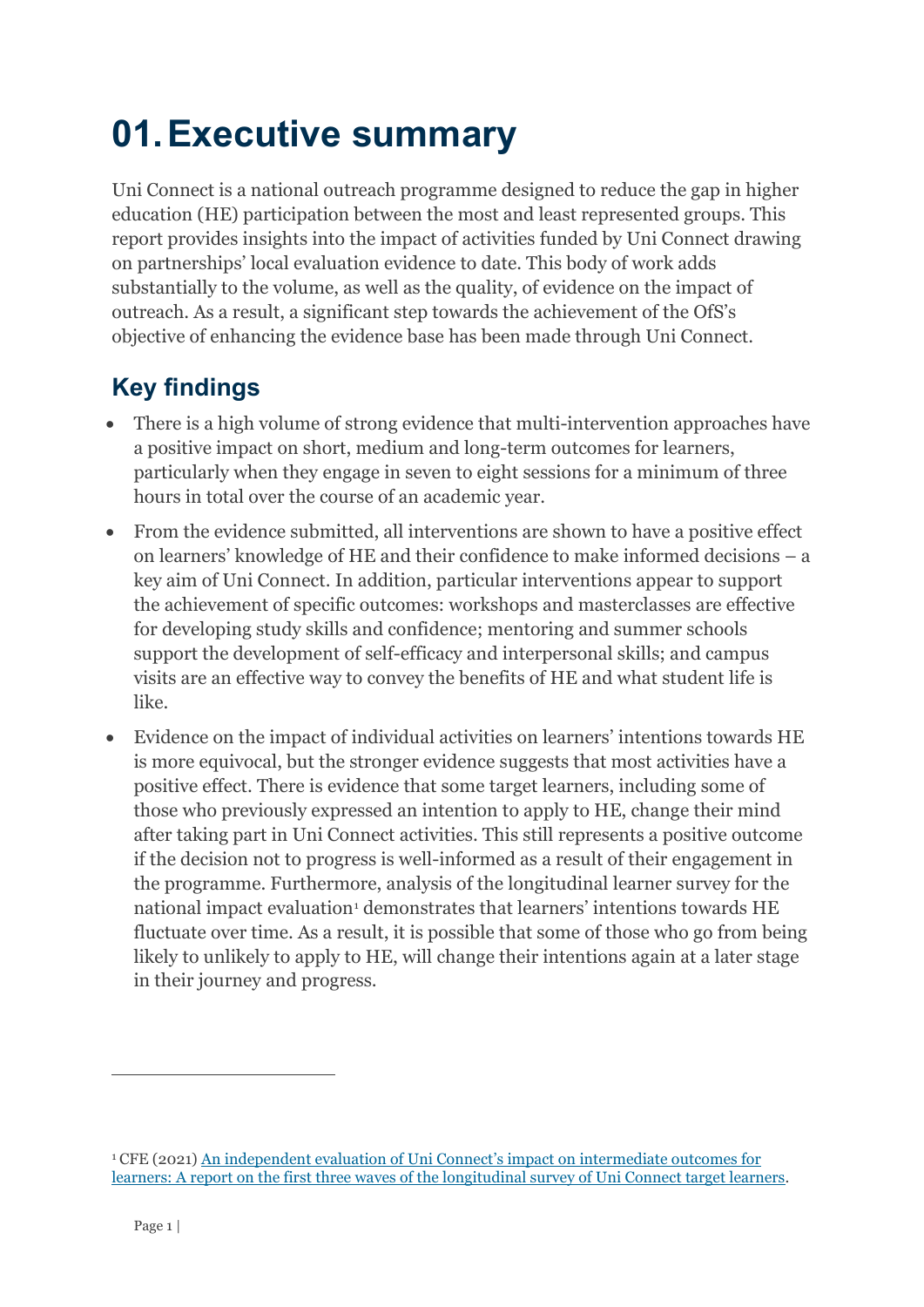#### <span id="page-4-0"></span>**Recommendations**

The following recommendations for delivery emerge as a result of the additional evidence:

- Deliver multi-intervention programmes which engage learners in a minimum of seven sessions over three to six hours over the course of an academic year.
- Explore whether an online or blended approach to delivery could offer efficiencies and extend the reach of interventions.

The following recommendations for evaluation emerge as a result of additional evidence:

- Explore the impact of staff development and parent activities on learner outcomes.
- Analyse the differential impacts of multi-year group interventions by year group and on under-represented groups (where sample sizes allow) to identify fluctuations in attitudes and intentions towards HE.
- Assess whether online approaches developed in response to COVID-19 are as effective as traditional methods at achieving outcomes for learners.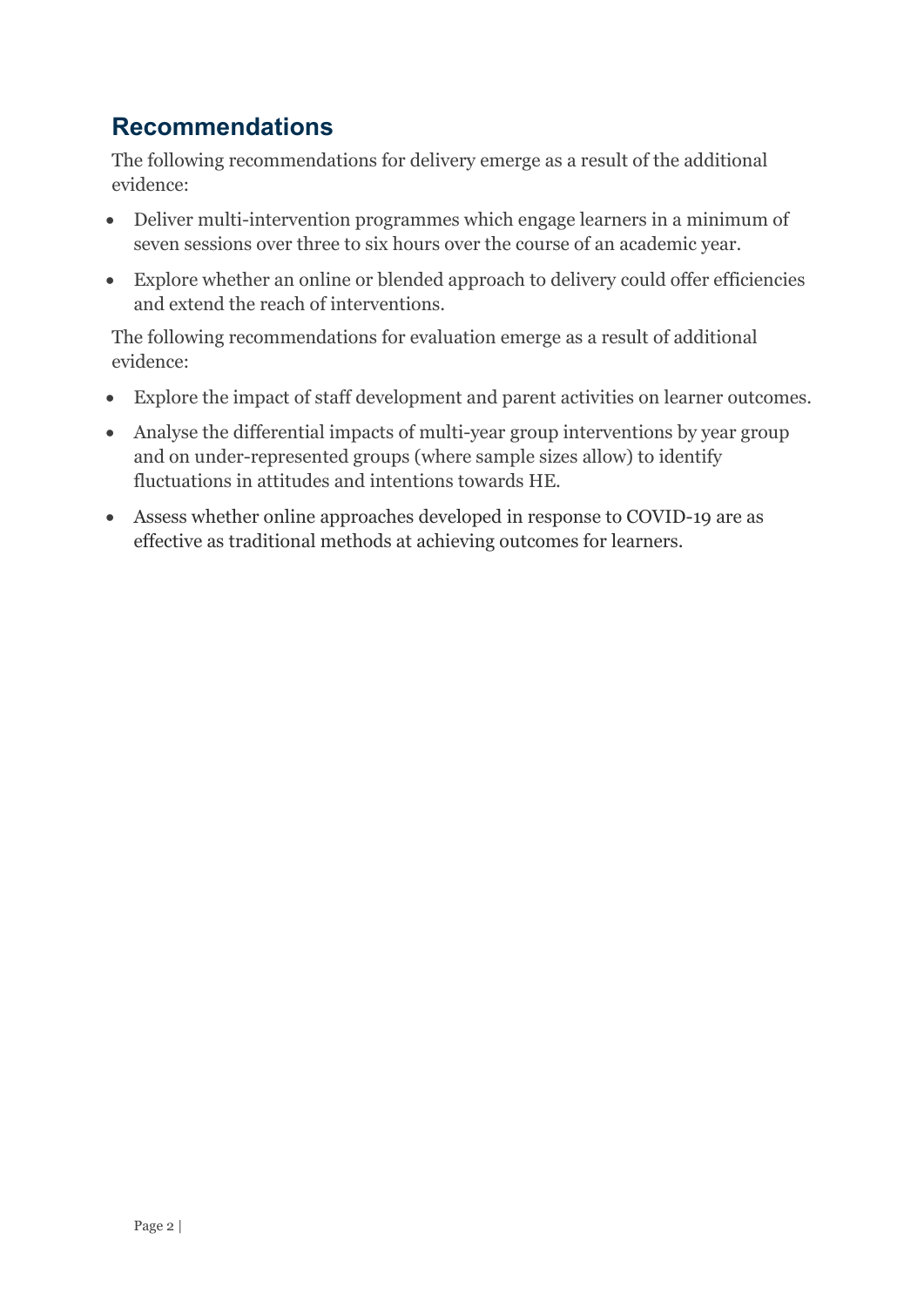# <span id="page-5-0"></span>**02.Introduction**

Uni Connect is a national outreach programme, funded by the Office for Students (OfS), that supports 29 partnerships of universities, colleges and other local partners across England. Since January 2017, the programme has been working to: reduce the gap in higher education (HE) participation between the most and least represented groups by supporting young people to make well-informed decisions about their future education; and contribute to the development of a stronger evidence base around 'what works' in HE outreach. Areas where HE participation is lower than might be expected given the GCSE results of the young people who live there provide the focus for the partnerships. They deliver a range of outreach activities designed to help learners understand the benefits and realities of going to university and realise their ambitions.

This summary is one in a series of outputs produced by CFE Research exploring the impact of Uni Connect. It has been produced following the third call for partnerships' local evaluation evidence, which closed in January 2021. It presents a synthesis of the evidence submitted to date on the impact of the range of outreach activities being delivered through Uni Connect. The findings are intended to support partnerships in their ongoing planning and delivery of Uni Connect, and the OfS to develop guidance for the upcoming Phase Three of the programme.

# <span id="page-5-1"></span>**Understanding the impact of Uni Connect**

Since the outset of the programme, work has been underway to understand the effectiveness and impact of Uni Connect at a local and national level. Evidence of the impact of partnerships' activities is regularly collated and independently reviewed by CFE in its role as the independent national evaluator. These evidence reviews, along with a longitudinal survey tracking changes in learners' knowledge, attitudes and intentions towards HE and the extent to which they can be attributed to Uni Connect, form two key strands of the national impact evaluation.[2](#page-5-3)

#### <span id="page-5-2"></span>**The meta-review of local evaluation evidence**

Through Uni Connect, and other initiatives such as TASO[3,](#page-5-4) the OfS is seeking to strengthen evaluation practice within the sector and enhance the evidence base around 'what works' in HE outreach. To support the achievement of these aims, each

<span id="page-5-3"></span><sup>2</sup> Further information on the evaluation Uni Connect and the previous reports published by the national evaluation team are available on the OfS'[s website](https://www.officeforstudents.org.uk/advice-and-guidance/promoting-equal-opportunities/uni-connect/evaluating-uni-connects-impact/)

<span id="page-5-4"></span><sup>3</sup> [Transforming Access and Student Outcomes in HE](https://taso.org.uk/) (TASO) is a new affiliate What Works Centre funded by the OfS on an initial grant until 2023.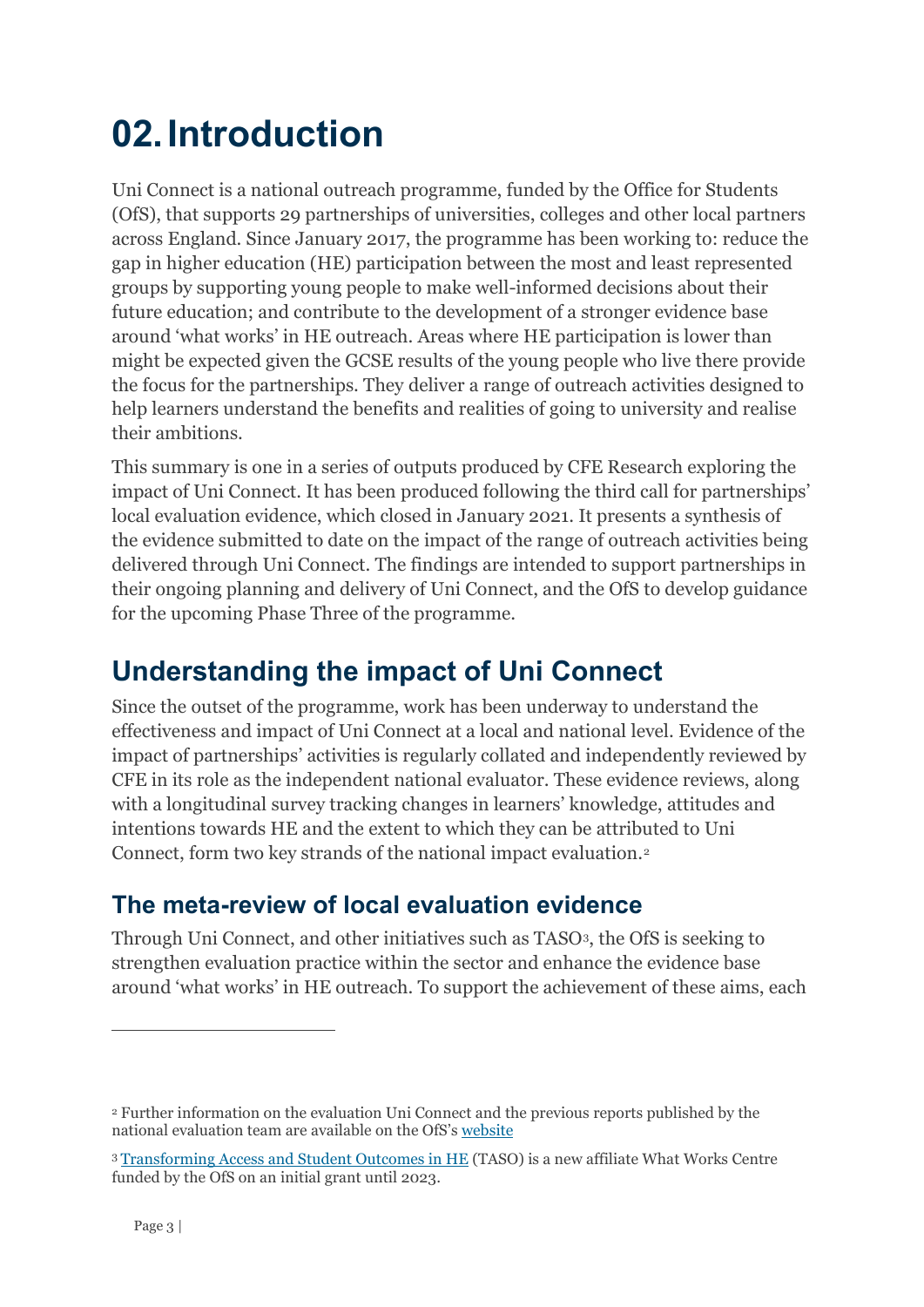partnership is responsible for evaluating the effectiveness and impact of its Uni Connect activities at the local level. Partnerships have been encouraged to share their evidence with CFE throughout the programme and three formal calls for evidence[4](#page-6-0) have been conducted in April 2019<sup>[5](#page-6-1)</sup>, March 2020<sup>[6](#page-6-2)</sup> and January 2021.

After each call, CFE analyses and synthesises the evidence<sup>[7](#page-6-3)</sup> in order to provide a fuller understanding of the impact of different interventions on a range of outcomes for learners. Partnership activities are categorised within the programme as:

- multi-intervention approaches
- subject masterclasses
- skills and attainment
- mentoring
- summer schools
- information, advice and guidance (IAG)
- campus visits
- parents and carers
- staff development

The evidence is then used by the national evaluation team to inform recommendations for the development of programme guidance and delivery, and to support the analysis and interpretation of the longitudinal learner survey findings. Feedback to partnerships on ways to further strengthen their evaluation evidence is also provided by the national evaluation team to help build capacity and enhance practice.

#### **Evidence submitted in response to the third call**

Partnerships submitted **108** sources of evidence in response to the latest call for evidence:

• **36** sources were screened out during the initial sift because they did not meet the criteria for the review (see Appendix 1).

<span id="page-6-0"></span><sup>4</sup> A fourth call is planned for July 2021. The findings will be incorporated into the end of Uni Connect Phase Two4 report in autumn 2021.

<span id="page-6-1"></span><sup>5</sup> The findings are published in the [End of Phase One report](https://www.officeforstudents.org.uk/media/2d55ab17-7108-4e1d-b883-6bf8d1504e72/ncop-end-of-phase-one-evaluation-report.pdf#:%7E:text=of%20Phase%201%20of%20NCOP%2C%20which%20ended%20in,an%20annual%20survey%20of%20partnership%20staff%2C%2012%20field)

<span id="page-6-2"></span><sup>&</sup>lt;sup>6</sup> The findings are published in An independent review of the evaluation evidence submitted by Uni [Connect Partnerships.](https://www.officeforstudents.org.uk/media/e3989a60-1314-43f5-aee0-7e94ae3946da/cfe-review-of-uni-connect-evaluation-evidence.pdf)

<span id="page-6-3"></span><sup>7</sup> Process evaluation to understand the effectiveness of programme delivery at the local level is out of the scope of the review which focuses only on the results of local impact evaluations.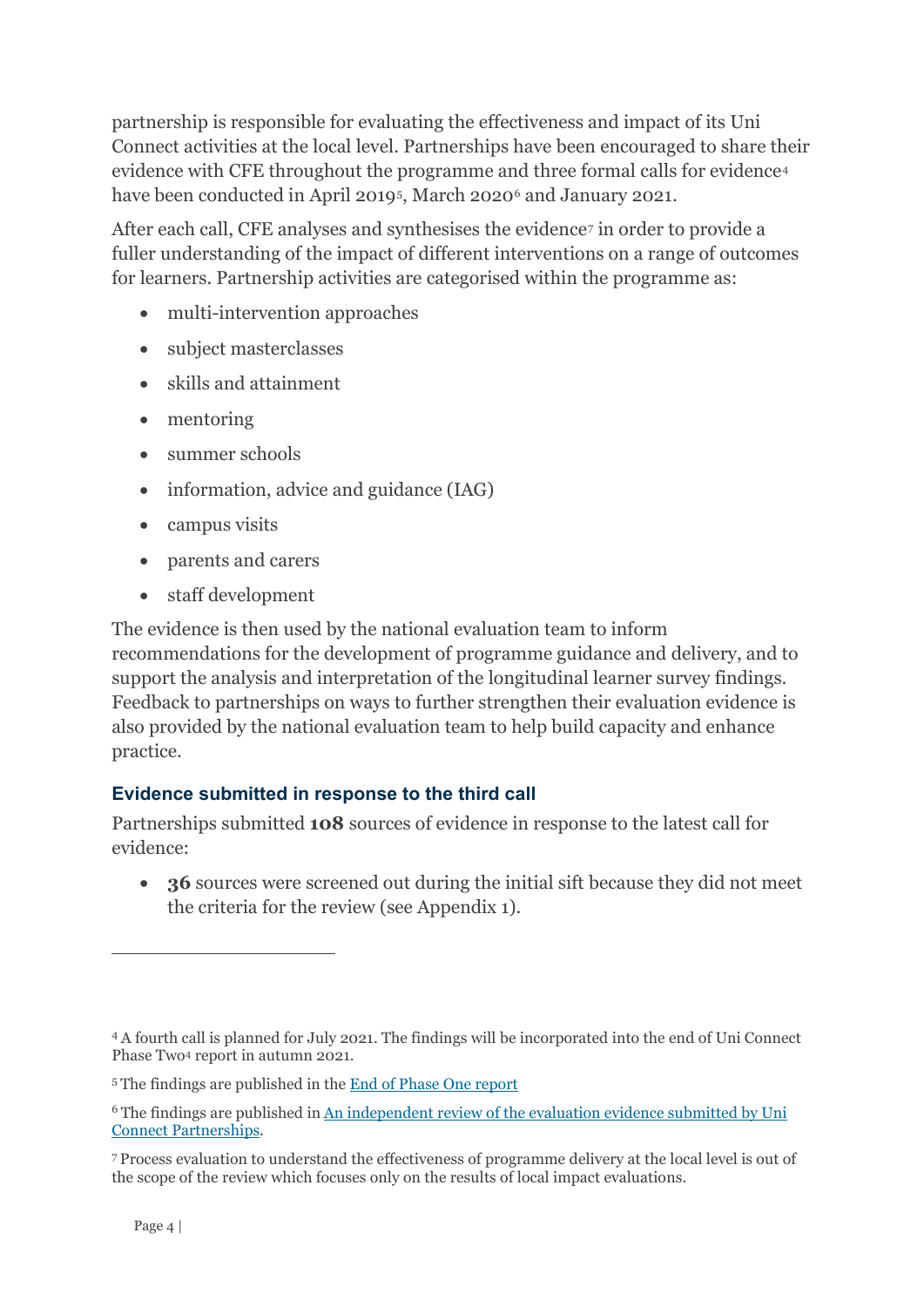• **72** submissions were reviewed in more detail; a further **2** were screened out at this stage.

A total of **70** sources of evidence have therefore been added to the evidence base in the latest review. After every call, each source of evidence that meets the inclusion criteria is assessed and classified according to the OfS's Standard of Evidence[8](#page-7-0) (Table 1).

|                      | Number and type of evidence sources<br>submitted at each formal call |                |                |       |
|----------------------|----------------------------------------------------------------------|----------------|----------------|-------|
|                      | April '19                                                            | March '20      | January '21    | Total |
| Type $1$ – narrative | 15                                                                   | $\overline{4}$ | 6              | 25    |
| Type 2 – empirical   | 23                                                                   | 46             | 62             | 131   |
| Type $3 -$ causal    | 5 <sup>9</sup>                                                       | $\overline{2}$ | $\overline{2}$ | 9     |
| <b>Total sources</b> | 43                                                                   | 52             | 70             | 165   |

#### **Table 1: Classification of the evidence submitted**

These sources are then analysed in more detail to identify:

- the outcomes being measured
- the strength of the evaluation approach adopted
- any evidence of impact positive or negative.<sup>[10](#page-7-2)</sup>

As a result of the evidence submitted in response to the latest call, further insights into the impacts of sustained and progressive outreach on outcomes for learners and the effectiveness of some individual interventions are now available. There remains an important note of caution – the evidence is still largely empirical and therefore *indicative* of impact; it is not possible to claim that the outcomes achieved are *attributable* to the interventions in the majority of cases. However, given the challenges of implementing the most robust methods required to isolate the effects of

<span id="page-7-0"></span><sup>8</sup> [Standards of evidence and evaluating impact of outreach](https://www.officeforstudents.org.uk/publications/standards-of-evidence-and-evaluating-impact-of-outreach/)

<span id="page-7-1"></span><sup>9</sup> This includes papers based on 3 randomised control trials (RCTs) undertaken as part of the national evaluation with support from the Behavioural Insights Team.

<span id="page-7-2"></span><sup>&</sup>lt;sup>10</sup> Further details of the methods used to code and assess the strength of evidence are provided in Appendix 1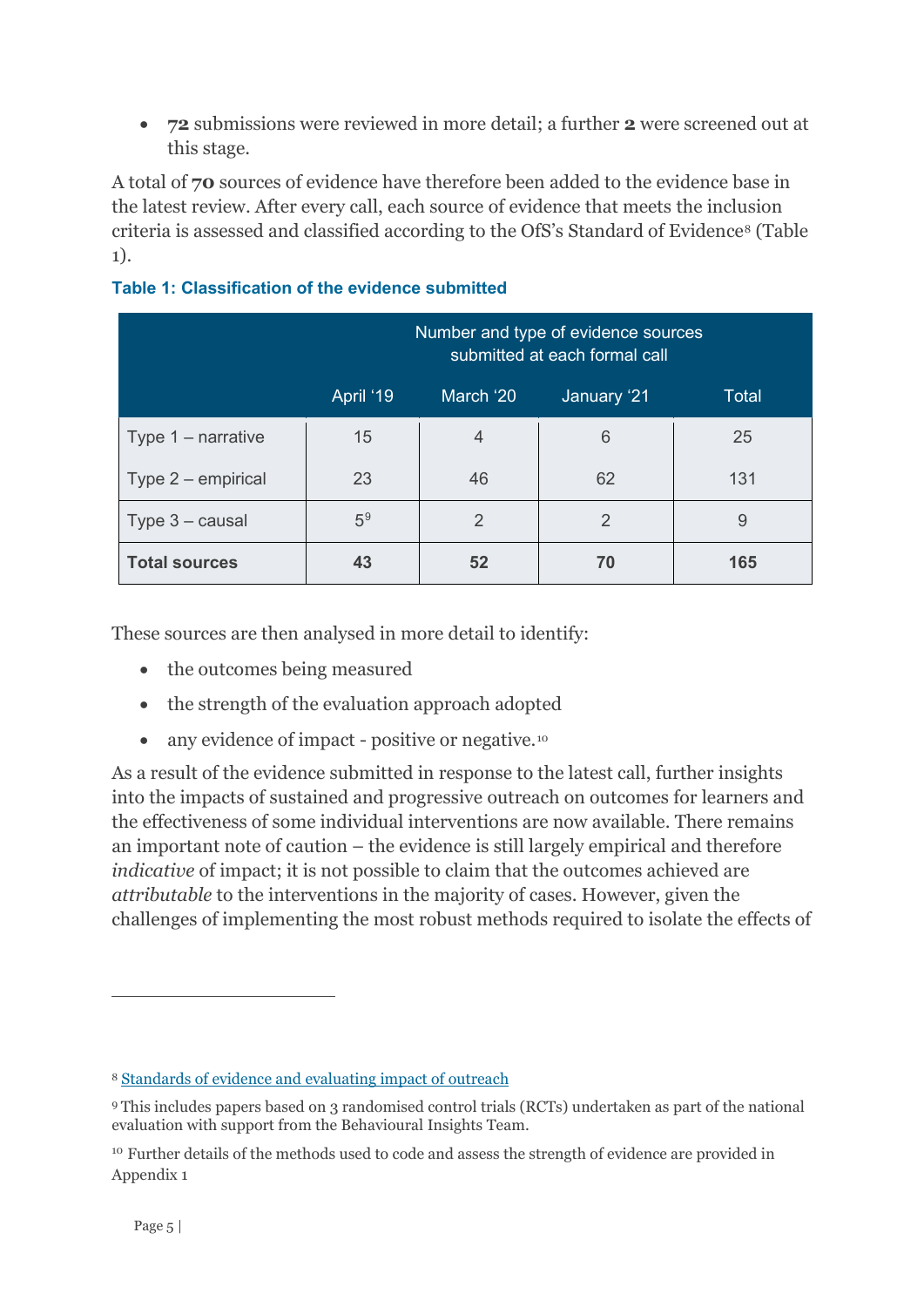Uni Connect at the activity, local and programme levels, $\mu$  confidence in the findings increases as the weight of evidence that Uni Connect is having a positive effect grows.

#### <span id="page-8-0"></span>**Impact of COVID-19**

In March 2020, the UK Government began introducing measures to limit the spread of COVID-19. To date, these have included the closure of schools and colleges to the majority of pupils for large parts of the 2019-20 and 2020-21 academic years. The closures have caused considerable disruption to the education system as well as programmes, such as Uni Connect, which are designed to be delivered primarily faceto-face and largely through schools and colleges. In response, Uni Connect partnerships have adapted their approaches by moving much of their activity online.

Given the disruption to the programme and the potential implications for the outcomes achieved by learners, the OfS commissioned CFE to undertake a separate review of research and evaluation by Uni Connect partnerships into how COVID-19 has affected learners and outreach practice. The information was collected alongside evidence from local impact evaluations during the latest call for evidence in January 2021. A total of 16 sources of information were submitted by 11 partnerships. The findings are summarised in an Emerging Insights Report<sup>[12](#page-8-3)</sup> which is published alongside this summary report. These insights, along with the evidence of impact summarised here, are designed to inform the programme guidance and contextualise future analysis of the longitudinal learner survey for the national impact evaluation.

#### <span id="page-8-1"></span>**Synthesis of evidence**

The evidence on the impact of individual Uni Connect-funded activities<sup>[13](#page-8-4)</sup> on intermediate learner outcomes is synthesised in the next section. The 'key findings' on each intervention focus on where the evidence submitted in response to the latest call corroborates and adds weight to previous analyses as well as where it offers new insights and a more nuanced understanding of impact. Evidence that challenges earlier findings is also highlighted.

Details of the extent and nature of the impact of each intervention is synthesised in a series of tables ordered from strongest to weakest evidence. Uni Connect was at a relatively early stage for a sustained and progressive programme when the first call

<span id="page-8-2"></span><sup>11</sup> The limitations of the available data and the implications for findings on the impact of Uni Connect are discussed in detail in th[e technical](http://cfe.org.uk/app/uploads/UC_Wave_2_survey_findings_technical-annexe_final_version.pdf) annex that accompanies the latest report on the longitudinal survey.

<span id="page-8-3"></span><sup>12</sup> CFE (2021[\) The effects of COVID-19 on the delivery of Uni Connect](https://www.officeforstudents.org.uk/publications/emerging-insight-report-covid-19-and-uni-connect/)

<span id="page-8-4"></span><sup>&</sup>lt;sup>13</sup> A mapping of the outcomes by intervention is presented in Appendix 2.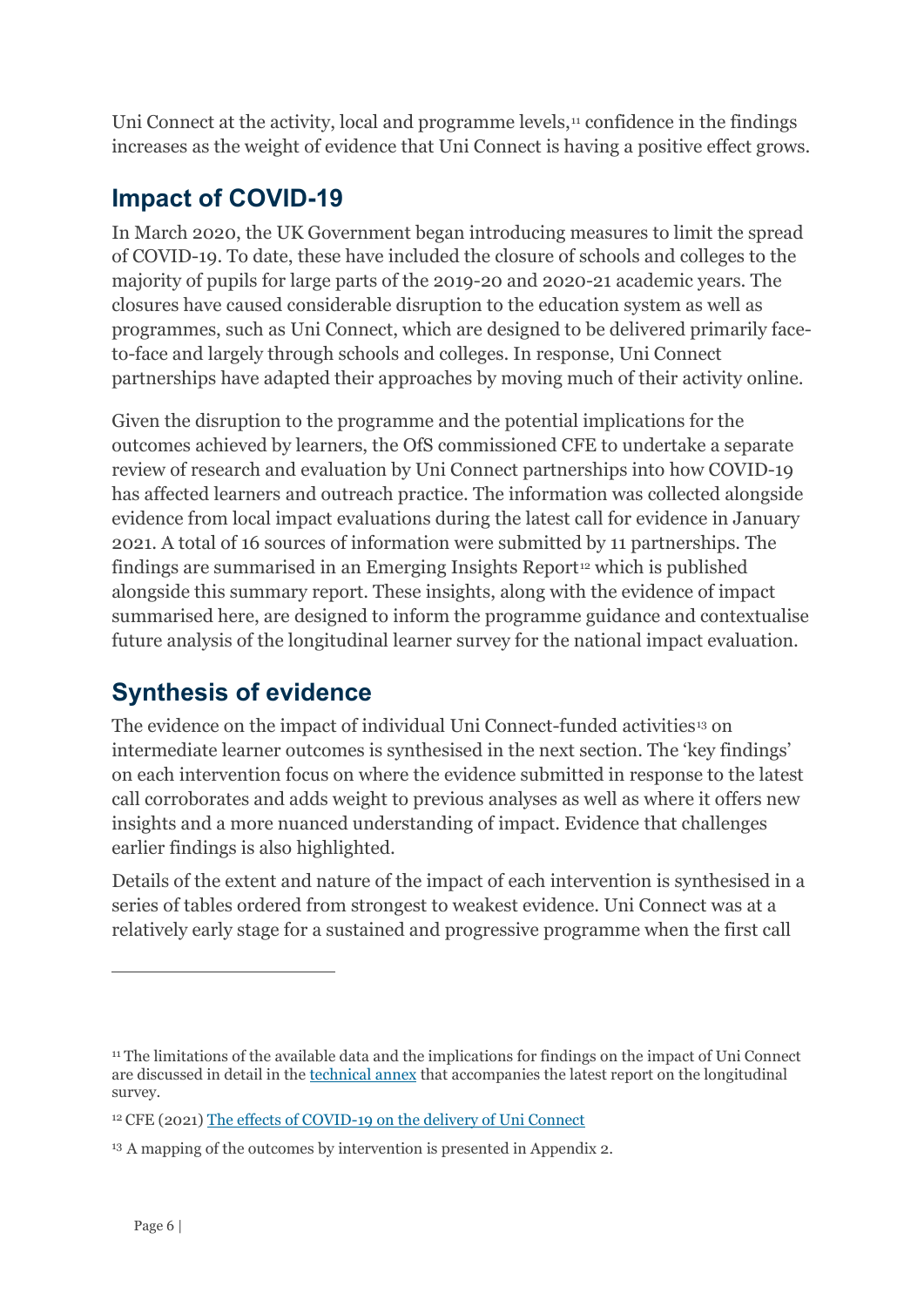for evidence was conducted. The impacts of the programme were only just starting to emerge at that point and the evidence was limited and relatively weak. While some findings from the most robust evaluations (including the three RCTs conducted with the support of the national impact evaluation team) are included in the synthesis tables, they primarily draw on evidence from the second and third calls.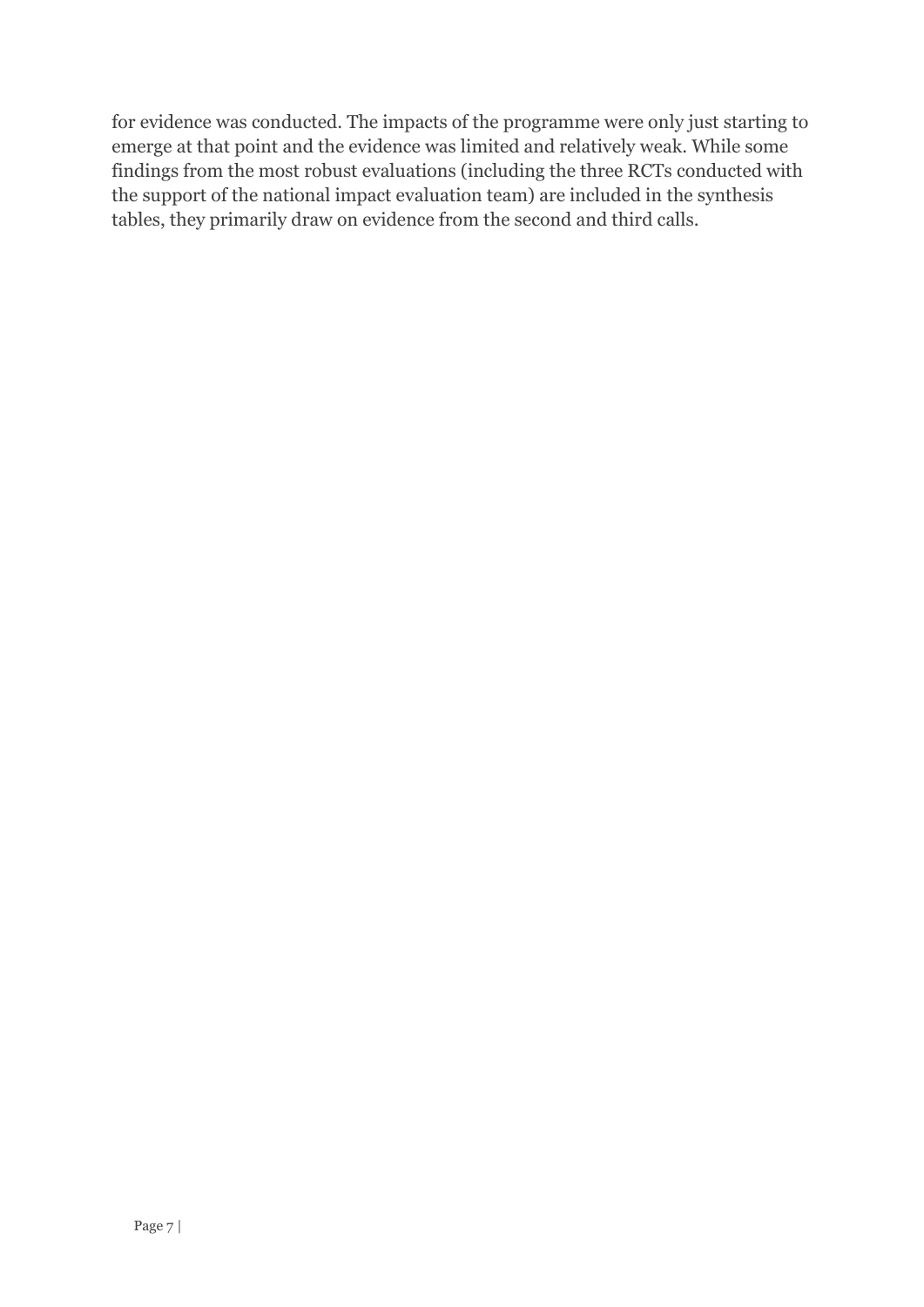# <span id="page-10-0"></span>**03.Synthesis of evidence**

# <span id="page-10-1"></span>**Multi-intervention approaches**<sup>[14](#page-10-2)</sup>

*A multi-intervention approach combines two or more activities into an ongoing programme of support for the same cohort of learners.*

**Figure 1: Number of sources and strength of evidence in the impact of multi-intervention approaches**



A high volume of evidence on the impact of multi-intervention approaches was submitted in response to the second and third calls for evidence[15,](#page-10-3) including three Type  $3$  – causal evaluations.

Compared with the local evaluation evidence submitted on the impact of other types of intervention, the evidence on multi-intervention approaches is the strongest and most robust.

# **Key findings**

• There is now further strong evidence to demonstrate that a multi-intervention approach increases learners' **knowledge of HE and other post-18 options** and has a positive impact on **confidence** and **interpersonal skills**, particularly presentation skills and teamworking. Older learners who are closer to the transition to HE or other post-18 options show the greatest shift in their knowledge of HE.

<span id="page-10-2"></span><sup>14</sup> Interventions of this type are sometimes referred to as 'black box' interventions.

<span id="page-10-3"></span><sup>15</sup> No evidence on the impact of multi-intervention approaches, as defined here, was submitted in response to the first call.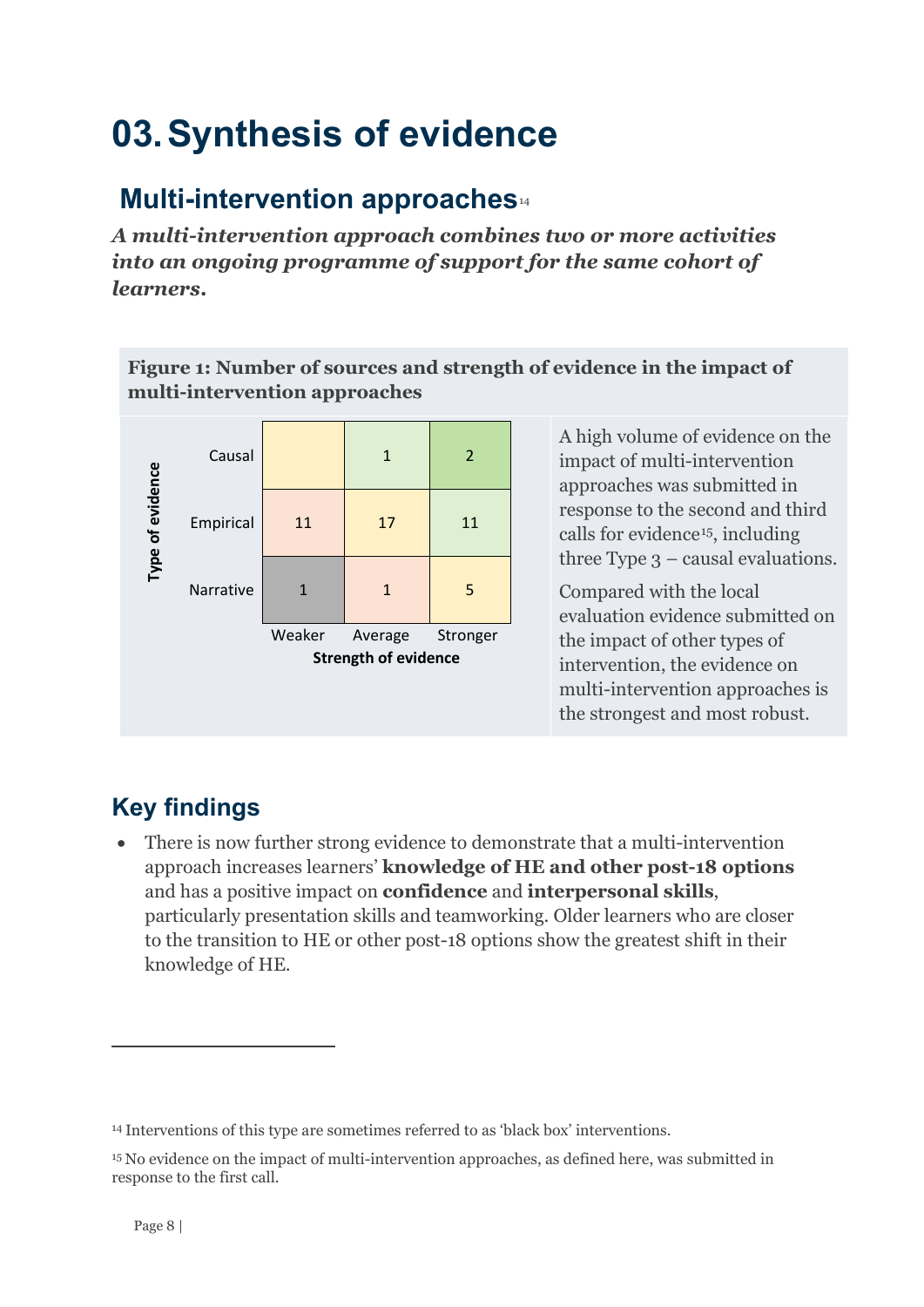- In the main, there is also further evidence to suggest that multi-intervention approaches have a positive influence on learners' **intentions towards HE** and the **likelihood they will apply**. However, a couple of comparatively weaker sources indicate no or a marginally negative impact on the likelihood learners will apply to HE.
- Although evidence on the most effective combination of multi-intervention activities is still limited, causal and strong empirical evidence is emerging on the optimum number and length of sessions. The likelihood of a learner **being accepted on to a HE programme** appears to increase as the number of sessions and hours of engagement increases.
- Strong evidence is also starting to emerge that the **rate of progression to HE** from schools where multi-intervention activities are delivered is higher than from those where they are not.

| <b>Outcomes measured</b>                                                        | <b>Impacts achieved</b>                                                                                                                                                                                                                                                                                               |  |
|---------------------------------------------------------------------------------|-----------------------------------------------------------------------------------------------------------------------------------------------------------------------------------------------------------------------------------------------------------------------------------------------------------------------|--|
| <b>Short term:</b><br>• Increased knowledge of HE                               | • All studies that measured knowledge of HE indicated<br>a positive shift. There is evidence to indicate that the                                                                                                                                                                                                     |  |
| and other post-18 options<br>• Increased understanding of the<br>benefits of HE | shift is greater for older learners (Year 13). This is<br>important as this cohort are closet to the post-18<br>transition point and at the stage in their journey when<br>final decisions about HE are made.                                                                                                         |  |
| • Development of interpersonal<br>skills<br>• Attainment raising                | • There is evidence that indicates a positive shift in<br>learners' understanding of the benefits of HE relative<br>to other progression routes.                                                                                                                                                                      |  |
|                                                                                 | • The evidence on the impact of multi-intervention<br>approaches on interpersonal skills was almost all<br>positive. Of the 16 studies that measured this<br>outcome, all but one (average empirical) found skills<br>increase. Key skills developed by learners include<br>presenting, teamwork and self-confidence. |  |
|                                                                                 | • Only one study (average empirical) measured impact<br>on attainment and found an average grade increase.<br>However, it cannot be directly correlated to the<br>intervention.                                                                                                                                       |  |

#### **Table 2: Evidence of the impact of multi-intervention approaches**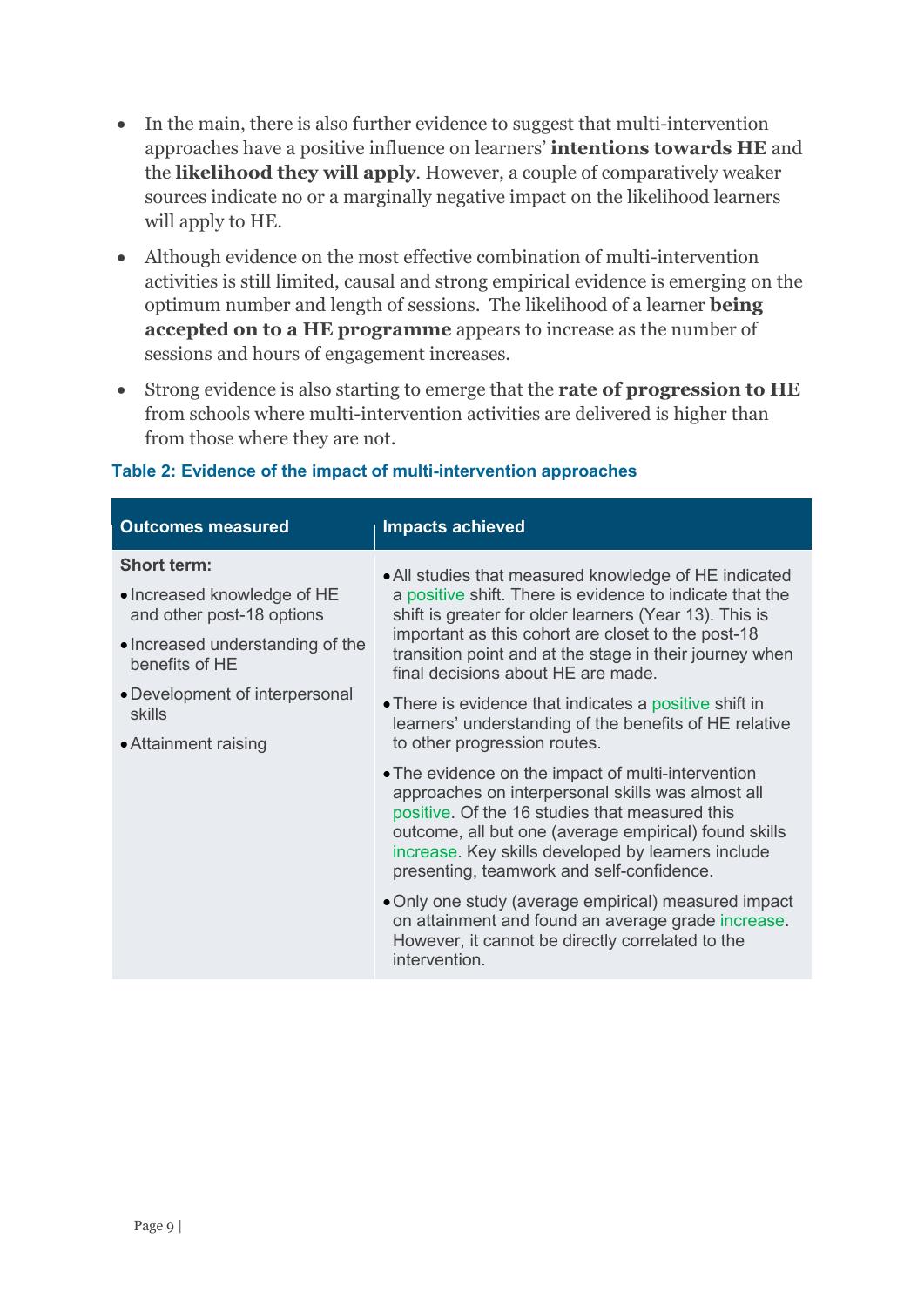| <b>Outcomes measured</b>                                                               | <b>Impacts achieved</b>                                                                                                                                                                                                                                                                                                                                                                                                                   |
|----------------------------------------------------------------------------------------|-------------------------------------------------------------------------------------------------------------------------------------------------------------------------------------------------------------------------------------------------------------------------------------------------------------------------------------------------------------------------------------------------------------------------------------------|
| <b>Medium term:</b><br>Increased intentions/likelihood of<br>applying to HE            | • The evidence on the impact of multi-intervention<br>approaches is mainly positive. The majority of studies<br>report upward shifts in attitudes and intentions towards<br>HE.                                                                                                                                                                                                                                                           |
|                                                                                        | • One empirically strong source found a moderate<br>positive association between activity contact hours and<br>the likelihood of applying to HE. Those who received 3-<br>6 hours were 1.7 times more likely to apply than those<br>who received less than 3 hours.                                                                                                                                                                       |
|                                                                                        | • There were two outlier studies. One (weak empirical)<br>found no change in learners' self-reported intentions<br>and attitudes towards HE. A strong empirical evaluation<br>of the impact of a multi-intervention approach on a<br>cohort of White males from lower socio-economic<br>groups identified a slight decline in the proportion who<br>strongly agreed they would be likely to apply to HE from<br>pre to post intervention. |
| Long term:                                                                             | • Both strong causal papers found that those who                                                                                                                                                                                                                                                                                                                                                                                          |
| • Increase in number/percentage<br>of Uni Connect learners who<br>accept a place at HE | participate in a greater number of activities are more<br>like to apply and accept a place at HE: learners who<br>engage 7-8 times in multi-intervention activities are<br>more likely to be accepted on to a HE programmes<br>than those who engage less frequently or not at all.                                                                                                                                                       |
|                                                                                        | • All three causal studies found intervention schools have<br>a higher rate of progression to HE than comparator<br>schools suggesting a positive effect, but this was not<br>statistically significant in one study.                                                                                                                                                                                                                     |
|                                                                                        | • The cumulative evidence suggests that when outreach<br>activities are integrated in multi-intervention<br>programmes, the positive impact is sustained into the<br>medium and long-term.                                                                                                                                                                                                                                                |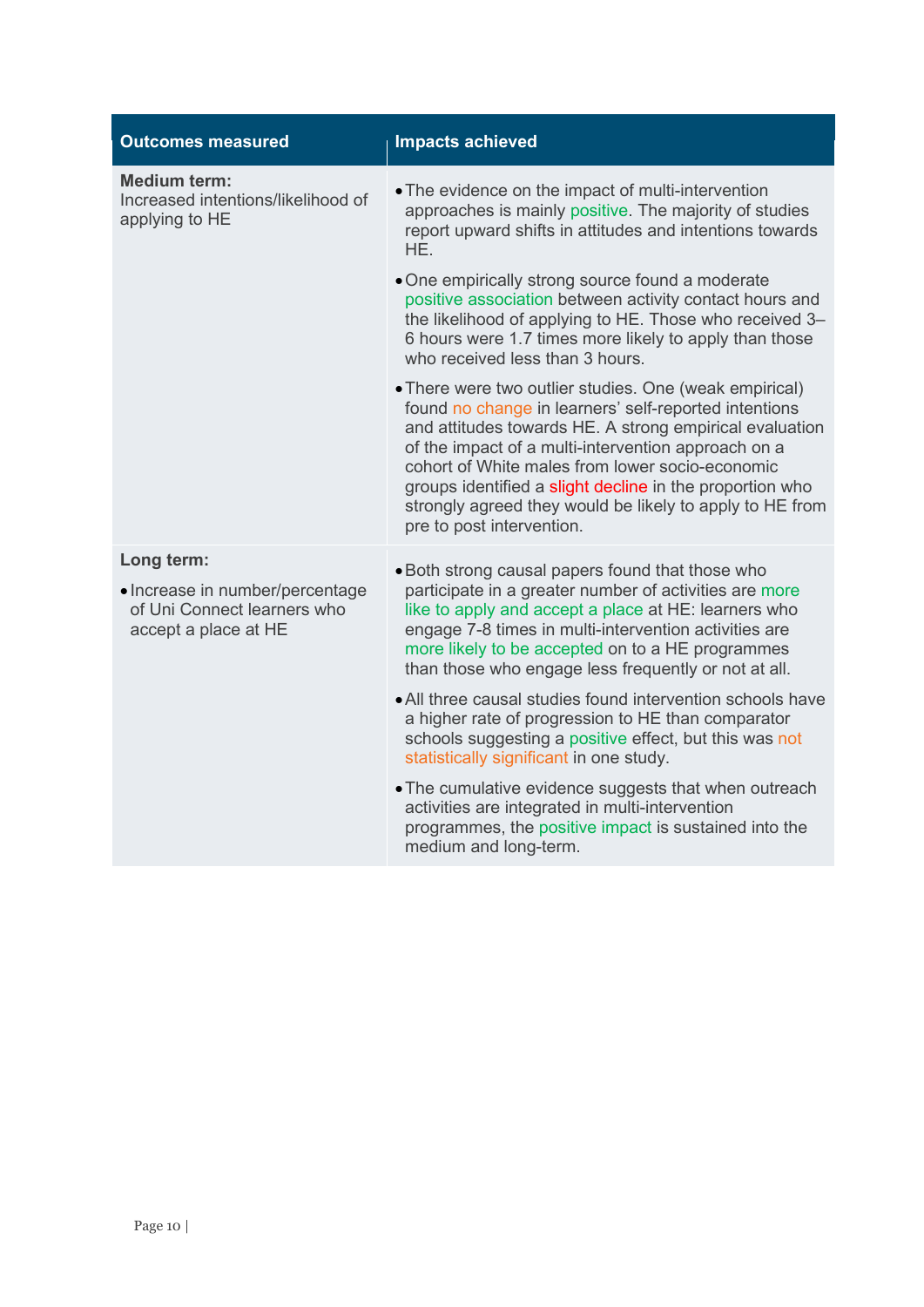## <span id="page-13-0"></span>**Summer schools and residentials**

*These consist of two or more days of intensive activity aimed at providing a real insight into university life and all that it entails. They include Easter Schools and can be residential and nonresidential.*

**Figure 2: Number of sources and strength of evidence on the impact of summer schools and residentials**



Early evidence that emerged in Phase One of Uni Connect on the impact of summer schools was primarily narrative and relatively weak. Although further evidence submitted in response to the second and third call is more limited in volume, it is strong and includes one causal study. As such, the evidence on the impact of this intervention is amongst the most robust, second only to multi-intervention approaches.

- The majority of evidence continues to support the assertion that summer schools and residentials have a positive effect on **learners' knowledge of HE**, including student finance (which is identified as a gap for disadvantaged and Black and Minority Ethnic (BAME) groups in particular in the latest analysis of the longitudinal learner survey for the national impact evaluation<sup>[16](#page-13-1)</sup>) and their **confidence to make informed decisions**.
- Qualitative feedback suggests this type of intervention helps to develop **interpersonal skills** including teamwork and communication but has no impact on **study skills**.
- There is empirically strong evidence to suggest that summer schools and residentials can have a positive impact on learners' **intentions towards HE**

<span id="page-13-1"></span><sup>16</sup> CFE (2021) [An independent evaluation of Uni Connect's impact on intermediate outcomes for](https://www.officeforstudents.org.uk/media/931324a7-ef78-442d-bfc5-9d3c6bb42062/uc_wave-2-survey-findings_final_for_web.pdf)  [learners: A report on the first three waves of the longitudinal survey of Uni Connect target learners](https://www.officeforstudents.org.uk/media/931324a7-ef78-442d-bfc5-9d3c6bb42062/uc_wave-2-survey-findings_final_for_web.pdf)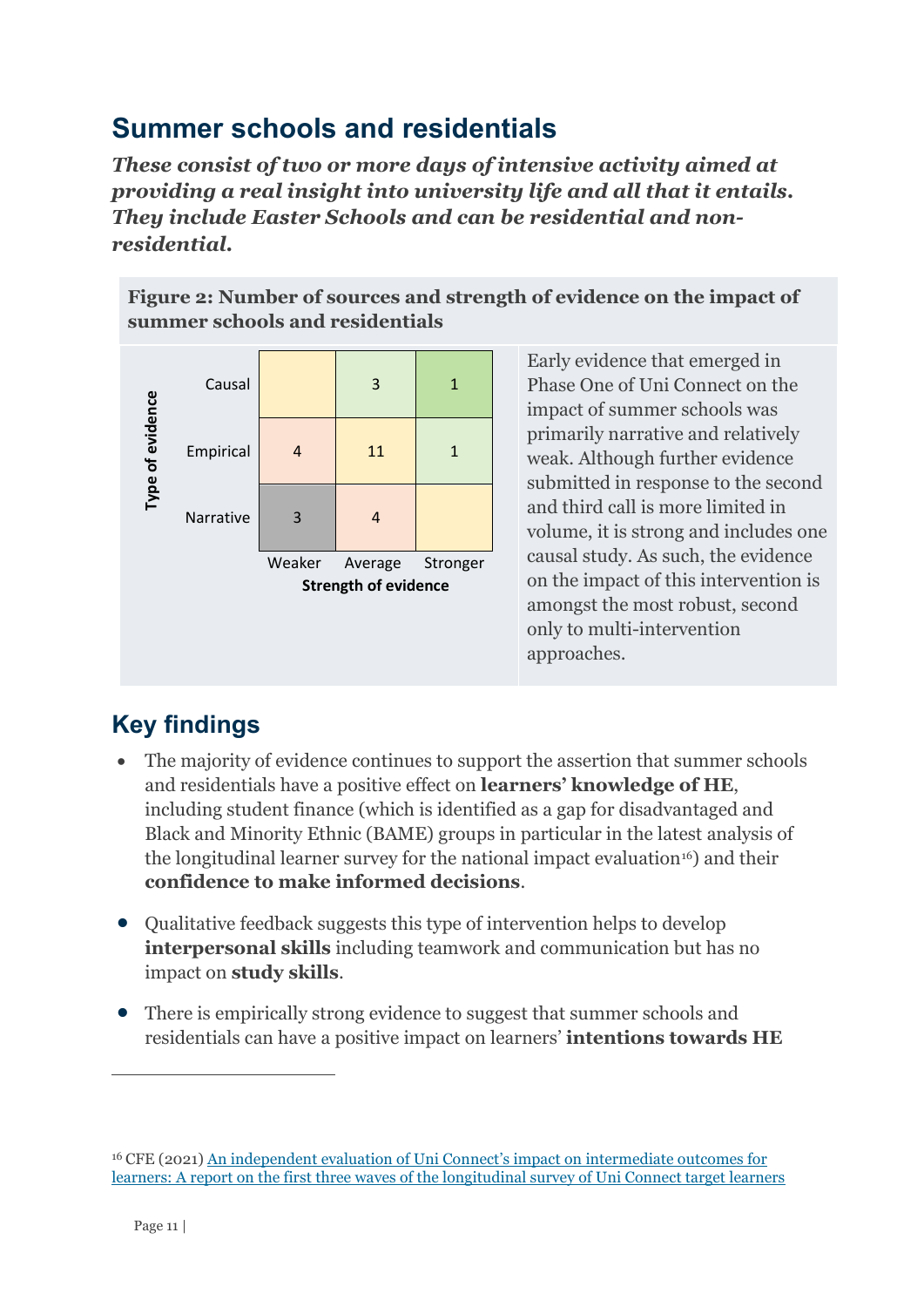and the **likelihood they will apply**. However, the RCT in Phase One found this type of intervention had no significant effect on Year 10 learners' intentions.

#### **Table 3: Evidence of the impact of summer schools and residentials**

| <b>Outcomes measured</b>                                                                                                                                                                                                                | Impact achieved                                                                                                                                                                                                                                                                                                                                                                                                                                                                                                                                                                                                                                                                                                                                                                                                                                                                                                                                                                                                                    |
|-----------------------------------------------------------------------------------------------------------------------------------------------------------------------------------------------------------------------------------------|------------------------------------------------------------------------------------------------------------------------------------------------------------------------------------------------------------------------------------------------------------------------------------------------------------------------------------------------------------------------------------------------------------------------------------------------------------------------------------------------------------------------------------------------------------------------------------------------------------------------------------------------------------------------------------------------------------------------------------------------------------------------------------------------------------------------------------------------------------------------------------------------------------------------------------------------------------------------------------------------------------------------------------|
| <b>Short term:</b><br>• Increased knowledge of HE and<br>other post-18 options<br>· Increased confidence in ability to<br>make informed choices<br>• Development of interpersonal<br>skills and/or study skills<br>• Attainment raising | • Three studies (average empirical) indicate that<br>summer schools or residential activities have a<br>positive impact on learners' knowledge of HE,<br>including student finance, and their understanding of<br>post-18 options.<br>• One of the six studies (average empirical) reported a<br>slight decrease in learners' knowledge of HE.<br>• Increased knowledge is shown to have a positive<br>impact on learners' ability to make informed<br>decisions.<br>. While one average empirical study found limited<br>impact on the development of learners' study skills,<br>another strong empirical study demonstrates<br>improvements in learners' study skills as well as<br>attainment in English and Maths, when actual grades<br>were compared with predicted grades.<br>• Qualitative feedback from learners suggests that<br>summer schools and residentials can have a positive<br>influence on the development of soft skills and<br>attributes such as teamwork, communication skills<br>and personal confidence. |
| <b>Medium term:</b><br>• Increased intentions/likelihood of<br>applying to HE                                                                                                                                                           | • A Phase One RCT of a summer school for Year 10s<br>run by three partnerships showed no significant<br>impact on likelihood of applying to HE. Participants<br>were less likely to perceive that university is for<br>'people like me' but more likely to perceive that<br>'university will broaden my horizons' and that<br>university will 'help me to get a better job' compared<br>with the sample as a whole, but these findings were<br>not significant.<br>. Two subsequent empirical studies that measured<br>changes in learners' intentions to apply to HE found<br>summer schools and residentials have a positive<br>impact. However, one average empirical study<br>reported a slight decrease in this outcome.                                                                                                                                                                                                                                                                                                      |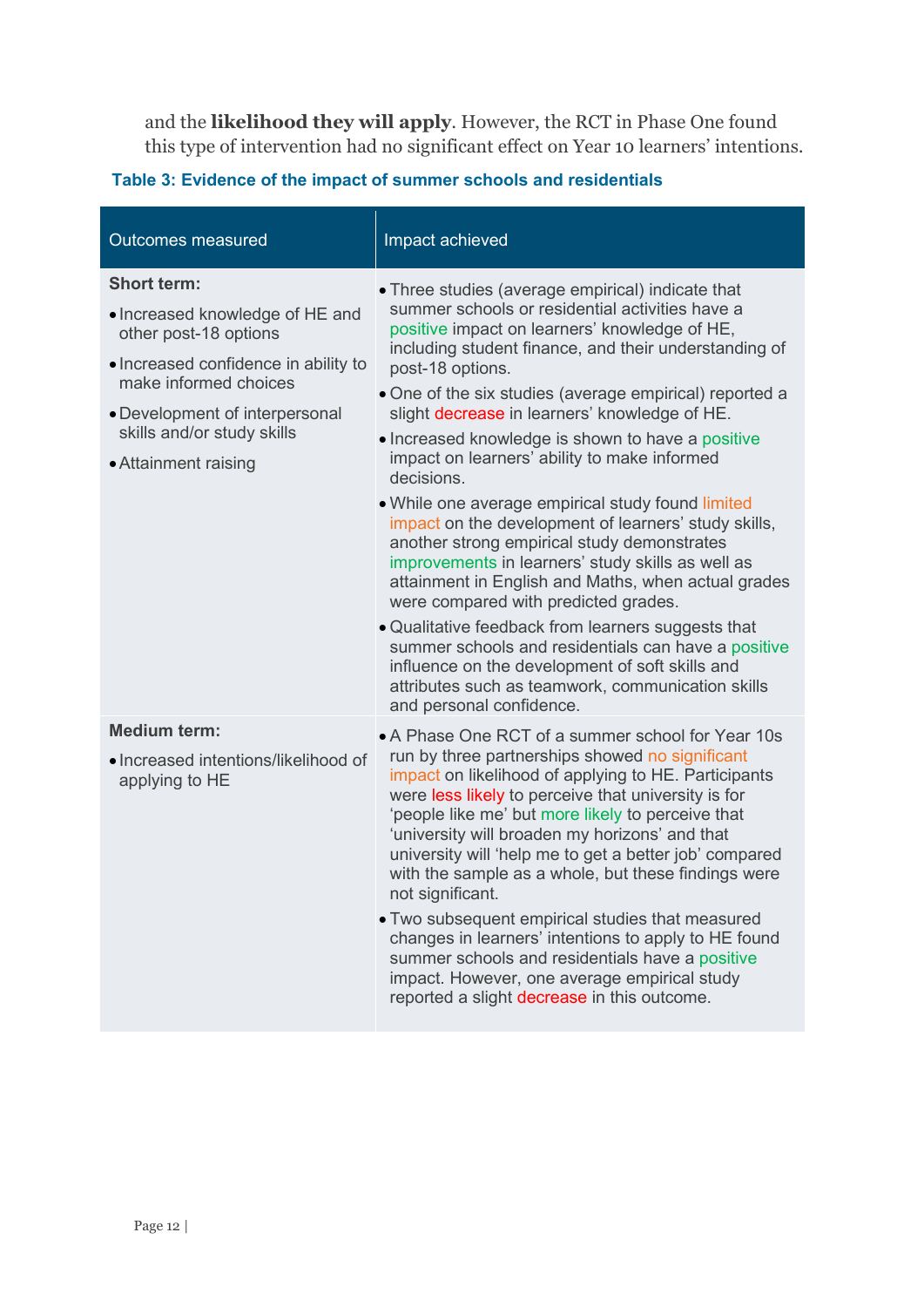#### <span id="page-15-0"></span>**Subject masterclasses and skills and attainment workshops**

*A masterclass is an activity designed to provide an insight to a subject(s) or to increase awareness of a subject(s) at HE. It can be a structured subject-specific event.*

*A skills and attainment workshop is an activity designed to increase knowledge, skills and understanding. Workshops have a clear aim and can be used to help, for instance, students with their Key Stage curriculum, contribute to increasing attainment or personal development.*

|                  | Causal    |        |                             |          |
|------------------|-----------|--------|-----------------------------|----------|
| Type of evidence | Empirical | 5      | 7                           | 5        |
|                  | Narrative | 3      | $\mathbf{1}$                |          |
|                  |           | Weaker | Average                     | Stronger |
|                  |           |        | <b>Strength of evidence</b> |          |
|                  |           |        |                             |          |
|                  |           |        |                             |          |
|                  |           |        |                             |          |

**Figure 3: Number of sources and strength of evidence on the impact of subject masterclasses and skills and attainment workshops.**

> The volume and strength of the evidence on the impact of masterclasses and workshops has increased substantially. Ten empirical studies were submitted at the third call, two of which were rated 'strong' and six as 'average'.

Although evidence on the impact of these interventions is not as strong as the evidence for multiintervention approaches and summer schools, it is stronger than current evidence for other interventions and equivalent in strength to face-to-face mentoring.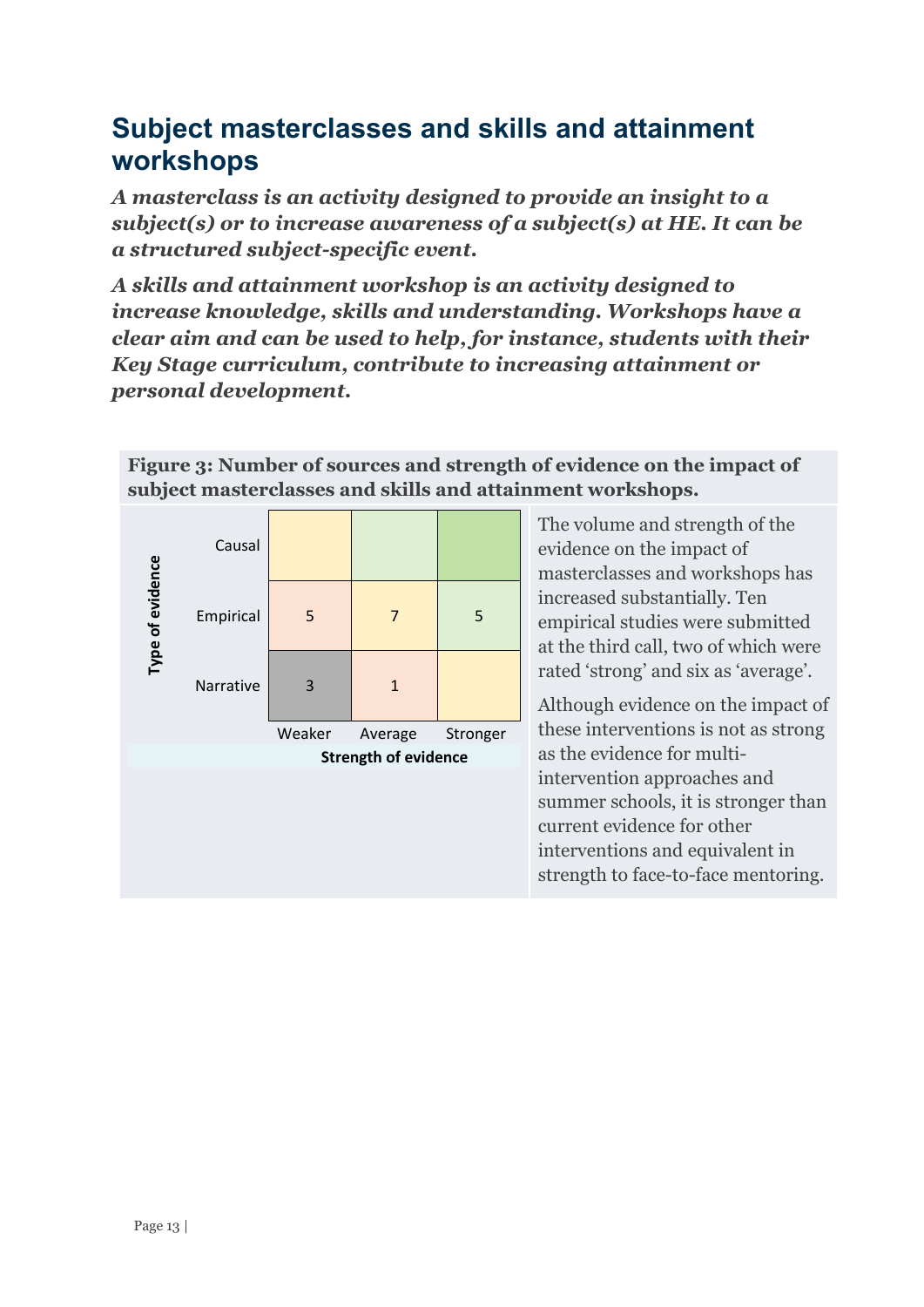#### **Key findings**

- The cumulative evidence continues to demonstrate that workshops and masterclasses can have a positive impact on learners' **knowledge of HE and other post-18 options** and their **confidence to make informed decisions**. An improved understanding of the options available can lead some leaners to change their mind about their post-18 destination, including some who previously intended to progress to HE.
- Evidence from the previous calls indicated that workshops and masterclasses can have a positive impact on the development of learners' **study skills**. New evidence on the impact on **interpersonal and transferable skills** is more mixed, with some (weaker) evidence suggesting that confidence declined among some learners.
- Although one new study suggests that some learners may be less likely to **consider HE** after their engagement with a workshop/masterclass, the majority of local evaluation evidence (and the analysis of the longitudinal learner survey for the national evaluation<sup>17</sup>) suggests these interventions have a positive influence on learners' intentions to progress to HE.

| <b>Outcomes measured</b>                                                              | <b>Impacts achieved</b>                                                                                                                                                                                                                                                                                                                                                   |  |
|---------------------------------------------------------------------------------------|---------------------------------------------------------------------------------------------------------------------------------------------------------------------------------------------------------------------------------------------------------------------------------------------------------------------------------------------------------------------------|--|
| <b>Short term:</b>                                                                    | • Most evidence including one strong empirical study                                                                                                                                                                                                                                                                                                                      |  |
| • Increased knowledge of HE and<br>other post-18 options                              | suggests that workshops / masterclasses are<br>associated with increased knowledge of HE.                                                                                                                                                                                                                                                                                 |  |
| • Greater confidence in ability to<br>make informed choices about<br>future education | • One study identified a <b>decrease</b> in students' self-<br>reported knowledge of HE but the evidence is rated<br>weak. The workshop was delivered online and so the<br>mode of delivery could have been a factor.                                                                                                                                                     |  |
| • Attitudes to HE                                                                     | • Masterclasses and workshops also appear to have a<br>positive influence on learners' confidence in their<br>ability to make an informed decision about their future<br>education. One study (average empirical) found nearly<br>two-thirds of learners felt they had enough information<br>to decide which HE option would suit them best<br>following an intervention. |  |

#### **Table 4: Evidence of the impact of subject masterclasses and skills and attainment workshops**

<span id="page-16-0"></span><sup>17</sup> CFE (2021) [An independent evaluation of Uni Connect's impact on intermediate outcomes for](https://www.officeforstudents.org.uk/media/931324a7-ef78-442d-bfc5-9d3c6bb42062/uc_wave-2-survey-findings_final_for_web.pdf)  [learners: A report on the first three waves of the longitudinal survey of Uni Connect target learners.](https://www.officeforstudents.org.uk/media/931324a7-ef78-442d-bfc5-9d3c6bb42062/uc_wave-2-survey-findings_final_for_web.pdf)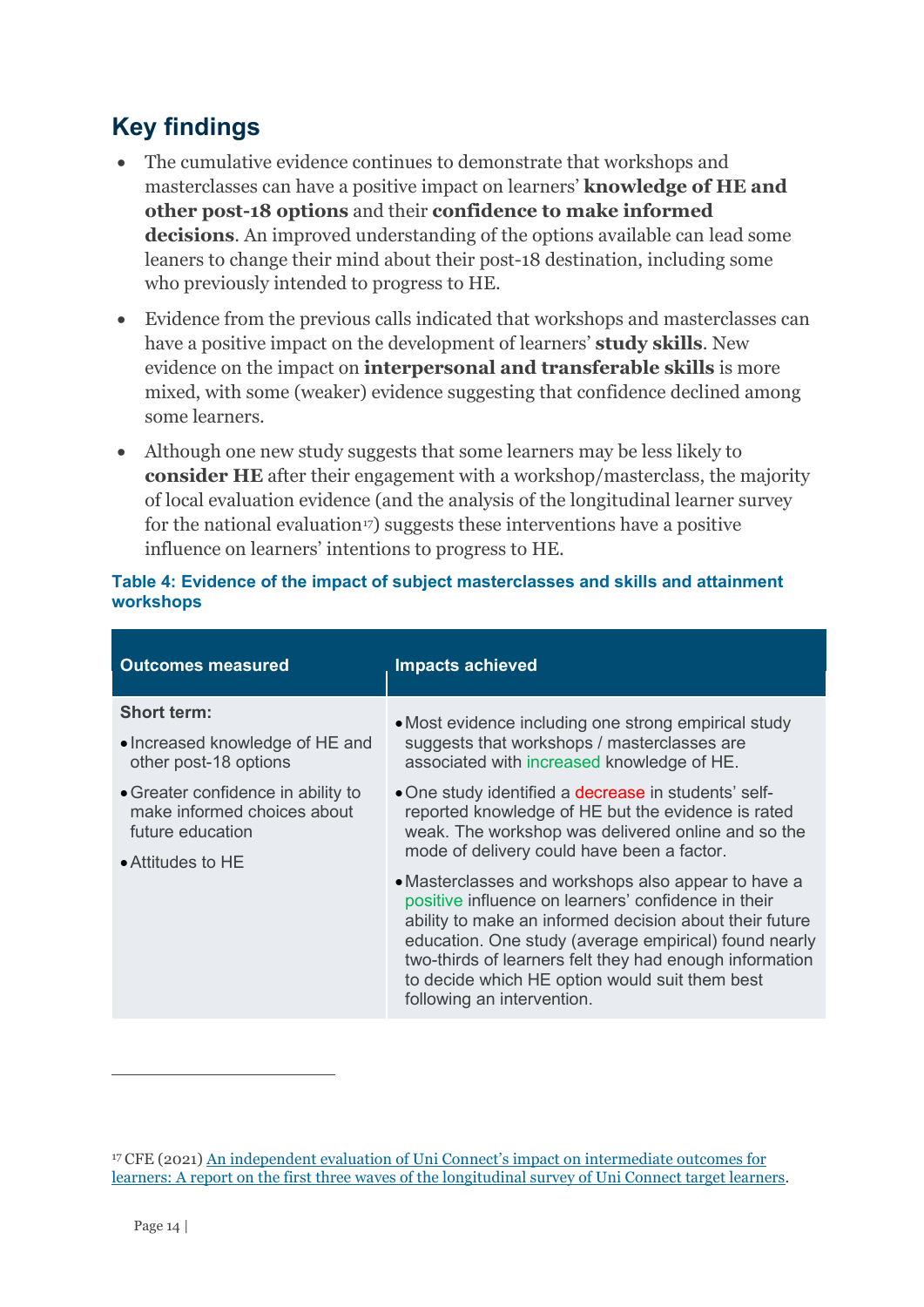| • Development of interpersonal<br>skills<br>• Development of study skills     | • Two strong empirical evaluations report increases in<br>learners' preparedness for exams and confidence.<br>• An average empirical study reported negative shifts in<br>learners' listening skills and confidence, while another<br>reported a decrease in learners' confidence in their<br>transferrable skills.                                                                                                                                                                                                                                                                                                                                                                       |
|-------------------------------------------------------------------------------|-------------------------------------------------------------------------------------------------------------------------------------------------------------------------------------------------------------------------------------------------------------------------------------------------------------------------------------------------------------------------------------------------------------------------------------------------------------------------------------------------------------------------------------------------------------------------------------------------------------------------------------------------------------------------------------------|
| <b>Medium term:</b><br>• Increased intentions/likelihood of<br>applying to HE | • Seven studies reported intentions to progress to HE<br>increased for some learners, including those in Year<br>11 according to one average empirical study.<br>• Two studies (average and weak empirical) found<br>learners changed their minds about HE following a<br>workshop/masterclass.<br>• One study (average empirical) reported a fifth of<br>learners who attended a masterclass were less likely<br>to agree that HE is for people like them.<br>• Masterclasses and workshops are often pitched to<br>whole or multiple year groups with a range of<br>education and career plans. The non-targeted nature<br>of some of these interventions could reduce their<br>effect. |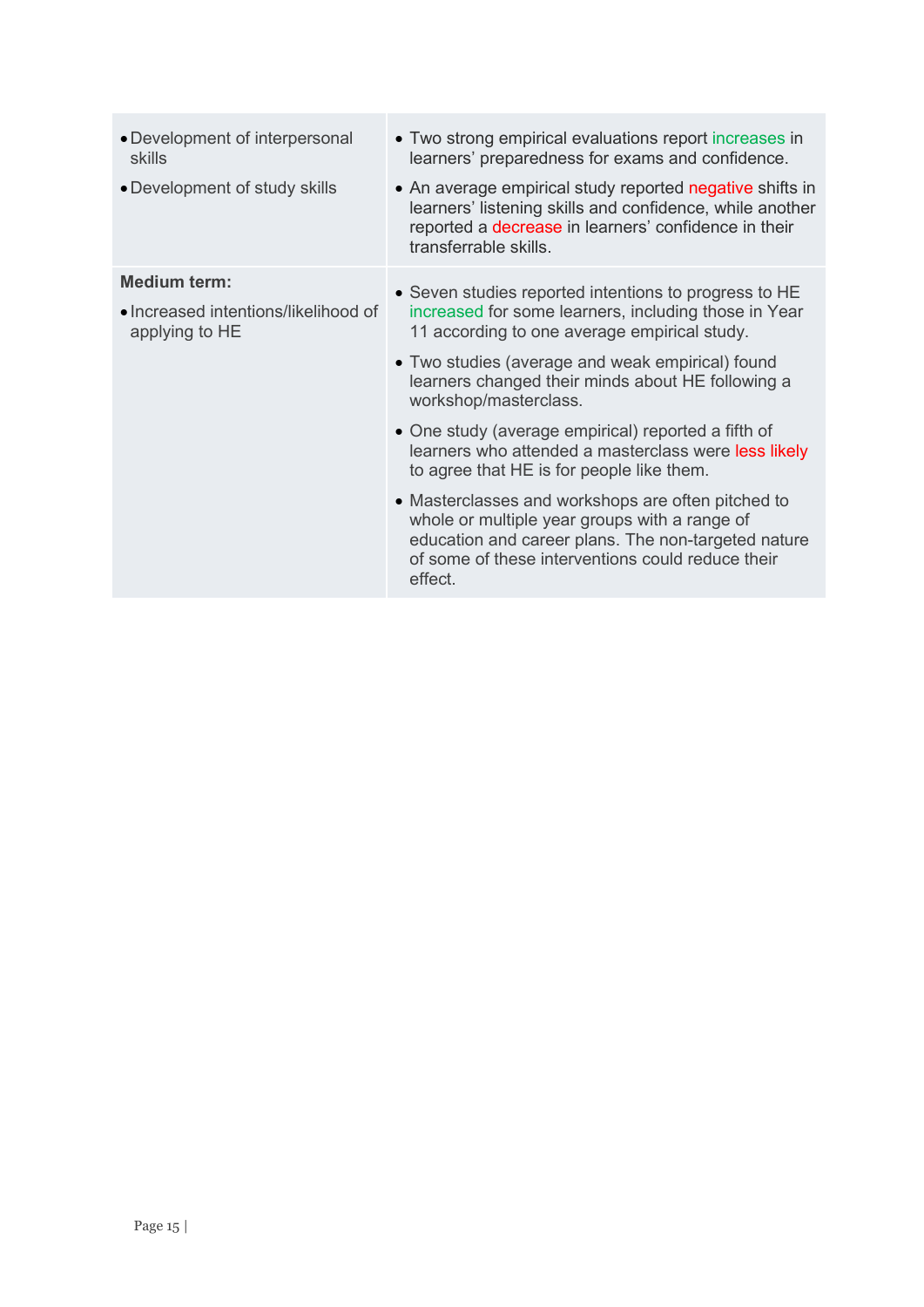#### <span id="page-18-0"></span>**Mentoring**

*Mentoring is an activity with repeat interactions and sustained engagement designed to achieve a range of outcomes. It Involves a dedicated relationship between a mentor and student mentee(s). Activities can be face-to-face and/or online.*

#### <span id="page-18-1"></span>**Face-to-face mentoring**

**Figure 4: Number of sources and strength of evidence on the impact of face-to-face mentoring**



Evidence on the impact of face-toface mentoring is amongst some of the strongest, both in terms of volume and quality, equivalent in strength to the evidence on the impact of subject masterclasses and skills and attainment workshops.

- Mentoring appears to be particularly effective when delivered by student ambassadors or other role models who learners can relate to.
- The cumulative evidence demonstrates that mentoring has a positive impact on learners' **knowledge of HE and other post-18 options** and their **confidence to make informed decisions**.
- Although evaluation of the impact of mentoring on learners' **confidence in their ability to succeed in HE** and **interpersonal skills** is currently limited, it provides strong evidence to suggest it can have a positive effect.
- Evidence from the first call on the impact of mentoring on learners' **intentions towards HE** was mixed; however further collective evidence has emerged to demonstrate it can have a positive impact on this outcome. That said, there was one empirically strong study that reported a negative change in the **likelihood of applying to HE.**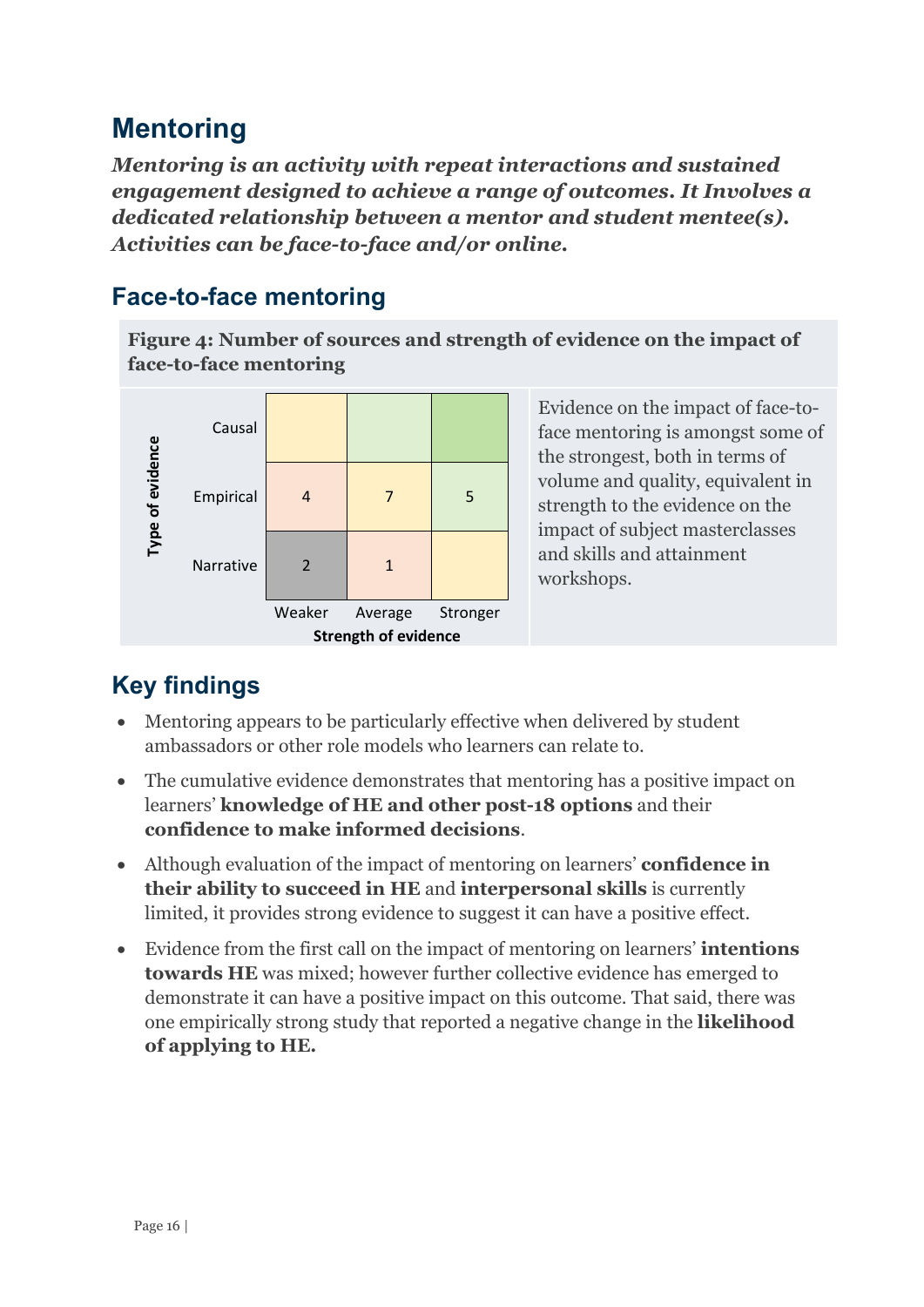| Table 5: Evidence of the impact of face-to-face mentoring |  |
|-----------------------------------------------------------|--|
|-----------------------------------------------------------|--|

| <b>Outcomes measured</b>                                       | Impacts achieved                                                                                                                                                                                                                                                                                                                                                                                                                                                                                                   |
|----------------------------------------------------------------|--------------------------------------------------------------------------------------------------------------------------------------------------------------------------------------------------------------------------------------------------------------------------------------------------------------------------------------------------------------------------------------------------------------------------------------------------------------------------------------------------------------------|
| <b>Short term:</b>                                             | • Mentoring is positively associated with an increase in                                                                                                                                                                                                                                                                                                                                                                                                                                                           |
| · Increased knowledge of HE and<br>other post-18 options.      | knowledge and awareness of HE as well as an<br>increase in learners' confidence in their decision-<br>making abilities.                                                                                                                                                                                                                                                                                                                                                                                            |
| • Increased knowledge about the<br>benefits of HE              | • A strong empirical study reported statistically<br>significant positive shifts in knowledge of the benefits                                                                                                                                                                                                                                                                                                                                                                                                      |
| • Increased confidence in ability to<br>make informed choices. | gained from pursuing courses in HE.<br>• Two studies measured skill-related outcomes. One                                                                                                                                                                                                                                                                                                                                                                                                                          |
| • Increased confidence in ability to<br>succeed in HE          | strong empirical paper found that mentoring was<br>associated with statistically-significant positive                                                                                                                                                                                                                                                                                                                                                                                                              |
| • Development of interpersonal<br>skills and/or study skills   | change in learners' confidence in their ability to<br>succeed in HE. A second reported an increase in<br>learners' communication skills after mentees had<br>been given an opportunity to present.                                                                                                                                                                                                                                                                                                                 |
|                                                                | • One mentoring project (strong empirical) targeted<br>white males from lower socio-economic groups. The<br>aim was to help them to recognise their strengths and<br>develop their skills and attributes. The pre- and post-<br>activity survey results for the face-to-face intervention<br>suggest that this particular activity was an effective<br>way to increase the self-awareness, motivation,<br>resilience, and confidence of this group, which<br>contribute to increased intentions to progress to HE. |
| <b>Medium term:</b>                                            | • The evidence on the impact of mentoring on learners'                                                                                                                                                                                                                                                                                                                                                                                                                                                             |
| • Increased intentions/likelihood of<br>applying to HE         | intentions to apply to HE is mostly positive. Four of the<br>five evaluations that measured this outcome reported<br>an increase.                                                                                                                                                                                                                                                                                                                                                                                  |
|                                                                | • One evaluation (strong empirical) reported a negative<br>change in the likelihood that learners will apply to HE,<br>in both target and non-target learners.                                                                                                                                                                                                                                                                                                                                                     |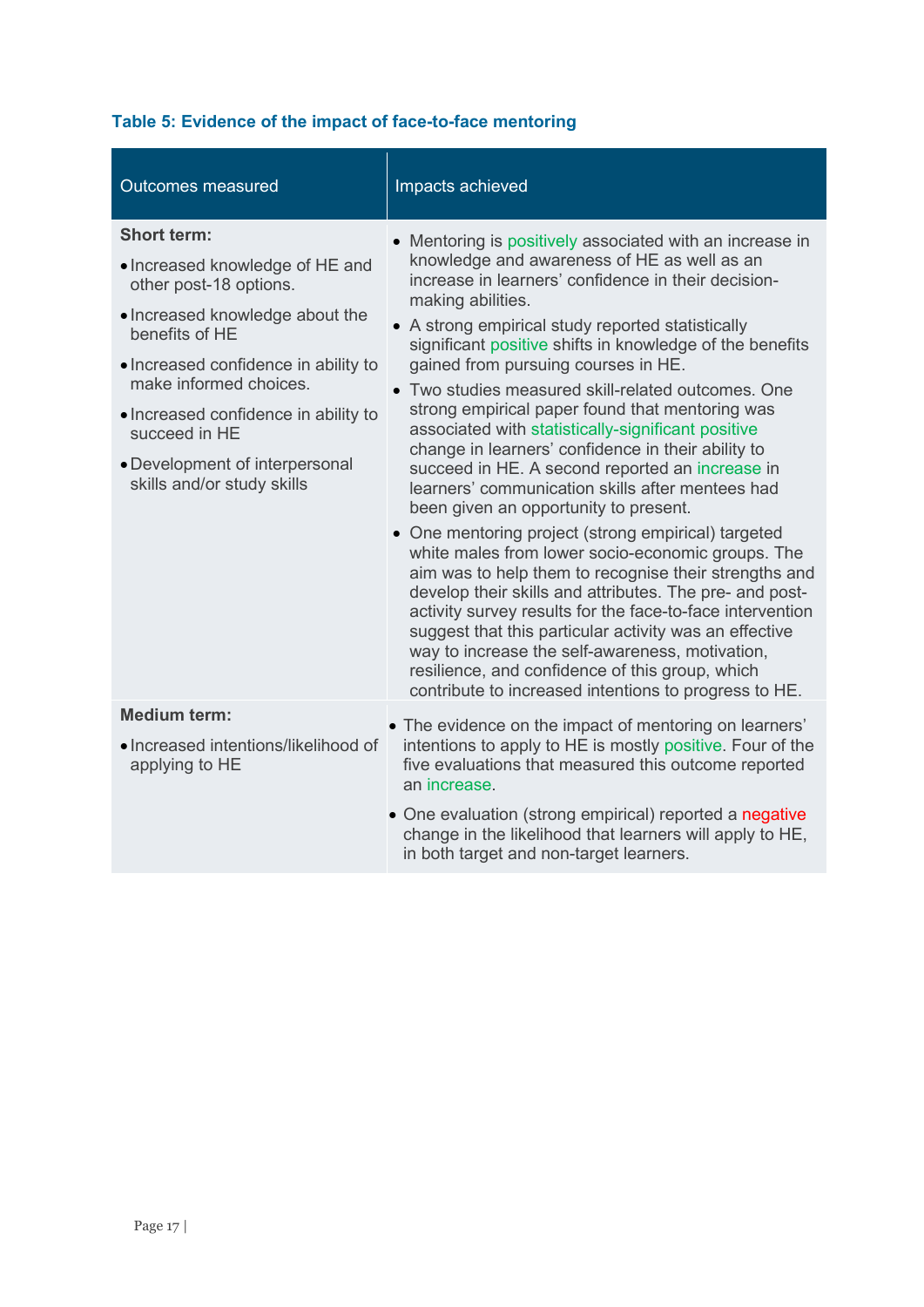#### <span id="page-20-0"></span>**Online mentoring**

**Figure 5: Number of sources and strength of evidence on the impact of online mentoring**



Six additional pieces of evidence on the impact of online mentoring were submitted in response to the third call, reflecting the increase in the volume of activity delivered virtually in response to the pandemic. Evidence on the impact of online mentoring is more limited and weaker than the evidence on most other interventions, including face-toface mentoring.

- Evidence submitted in response to the second call suggested that mode of delivery could be a factor influencing the effectiveness of mentoring and that online interventions achieved less positive impacts than those delivered face-toface.
- Further evidence on the impact of online mentoring has been submitted in response to the third call. This suggests that online approaches could be as effective as face-to-face mentoring for increasing learners' **confidence in their ability to make informed decisions**.
- Evidence on the extent to which online mentoring increases learners' **intentions to towards HE** is limited and weak, so it is not yet possible at this stage to determine whether or not online mentoring has a positive impact on the likelihood that learners will apply to HE.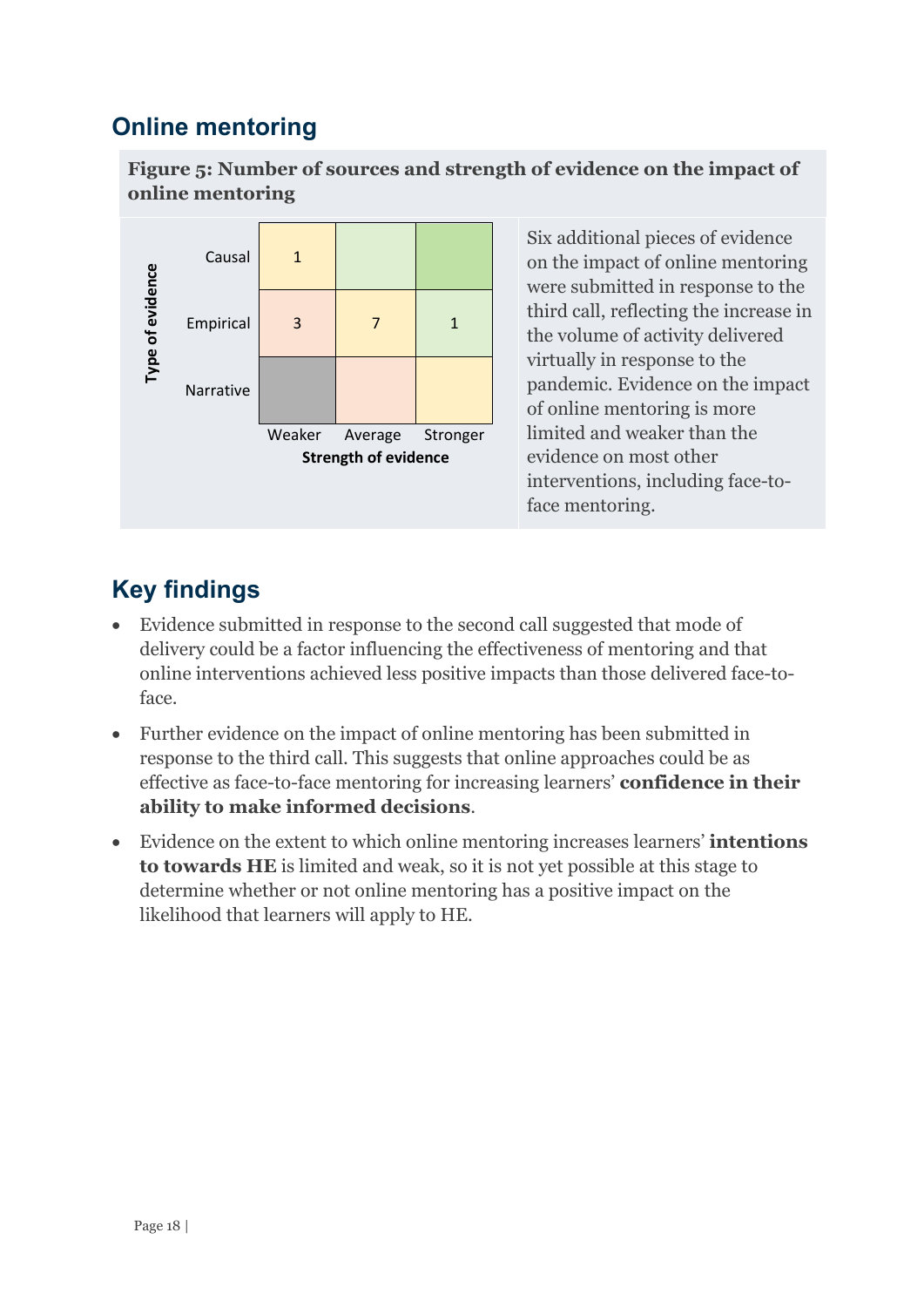|  |  | Table 6: Evidence of the impact of online mentoring |
|--|--|-----------------------------------------------------|
|--|--|-----------------------------------------------------|

| <b>Outcomes measured</b>                                                                                                                                                                                                                    | Impacts achieved                                                                                                                                                                                                                                                                                                                                                                                                                                                                                                                                                                                          |
|---------------------------------------------------------------------------------------------------------------------------------------------------------------------------------------------------------------------------------------------|-----------------------------------------------------------------------------------------------------------------------------------------------------------------------------------------------------------------------------------------------------------------------------------------------------------------------------------------------------------------------------------------------------------------------------------------------------------------------------------------------------------------------------------------------------------------------------------------------------------|
| <b>Short term:</b><br>• Increased knowledge of HE and<br>other post-18 options<br>• Greater confidence in the ability<br>to make informed choices about<br>future education<br>• Development of interpersonal<br>skills and/or study skills | There is empirical evidence to indicate that online<br>$\bullet$<br>mentoring increases learners' knowledge of HE and<br>student finance and the application process in<br>particular.<br>Five studies reported that online mentoring has a<br>positive impact on learners' confidence to make<br>informed decisions about their future education.<br>One study (weak empirical) measured the impact on<br>interpersonal skills and reported an increase in<br>learner confidence; another weak empirical study<br>found it had no impact on study skills and<br>confidence, albeit from a high baseline. |
| <b>Medium term:</b><br>• Increased intentions/likelihood of<br>applying to HE                                                                                                                                                               | One weak empirical study found online mentoring<br>$\bullet$<br>increased the proportion of learners who were<br>planning to apply for university or higher-level<br>apprenticeships by 15%.<br>In contrast, one weak causal study targeting Year 12<br>$\bullet$<br>learners found no evidence online mentoring has a<br>significant impact on students' self-reported<br>intentions to progress to HE.                                                                                                                                                                                                  |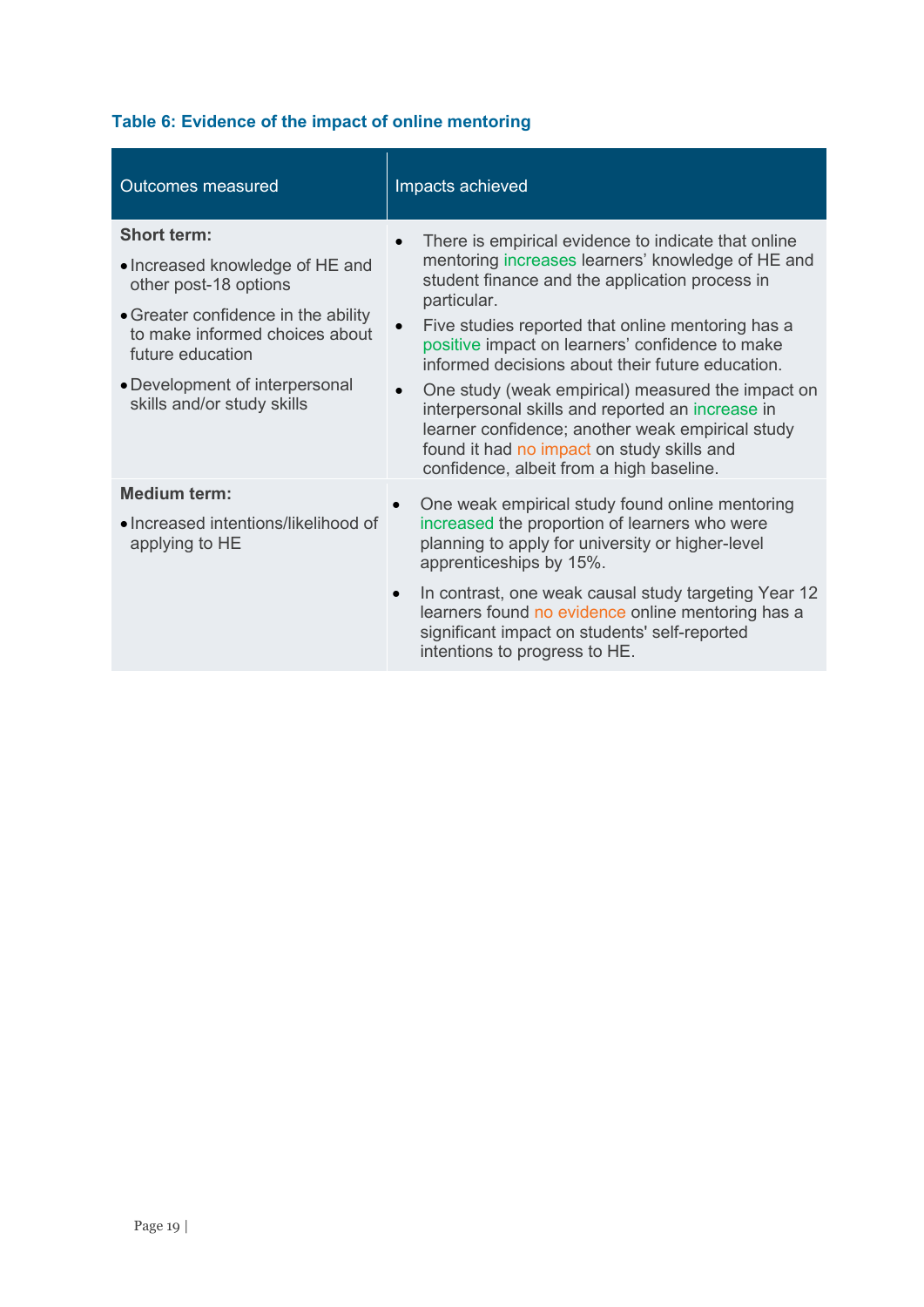## <span id="page-22-0"></span>**Information, advice and guidance (IAG)**

*This refers to light touch events for students, usually lasting a day or less, which tend to involve university staff visiting schools or colleges to give information and advice on university life, how to apply, course choices and student finance. Such events include fairs and exhibitions. They can be broadly subject specific and aimed at a group or an open audience with very limited interaction.*

**Figure 6: Number of sources and strength of evidence on the impact of IAG**



The existing evidence on the impact of IAG sessions was limited in volume and strength. The volume increased significantly following the latest call (an additional 16 sources were submitted resulting in 21 in total), Although most sources are relatively weak, there is some causal evidence of impact.

- The majority of evidence suggests that IAG effectively achieves its primary objectives to increase learners' **knowledge of HE and other post-18 options** and their **confidence to make informed decisions**.
- Evidence on the impact of IAG on learners' **intentions towards HE** has emerged in response to the third call. Although the majority of studies found IAG has a positive influence, the causal study submitted in the third call suggests the effect on the **likelihood a learner will apply to HE** is not statistically significant.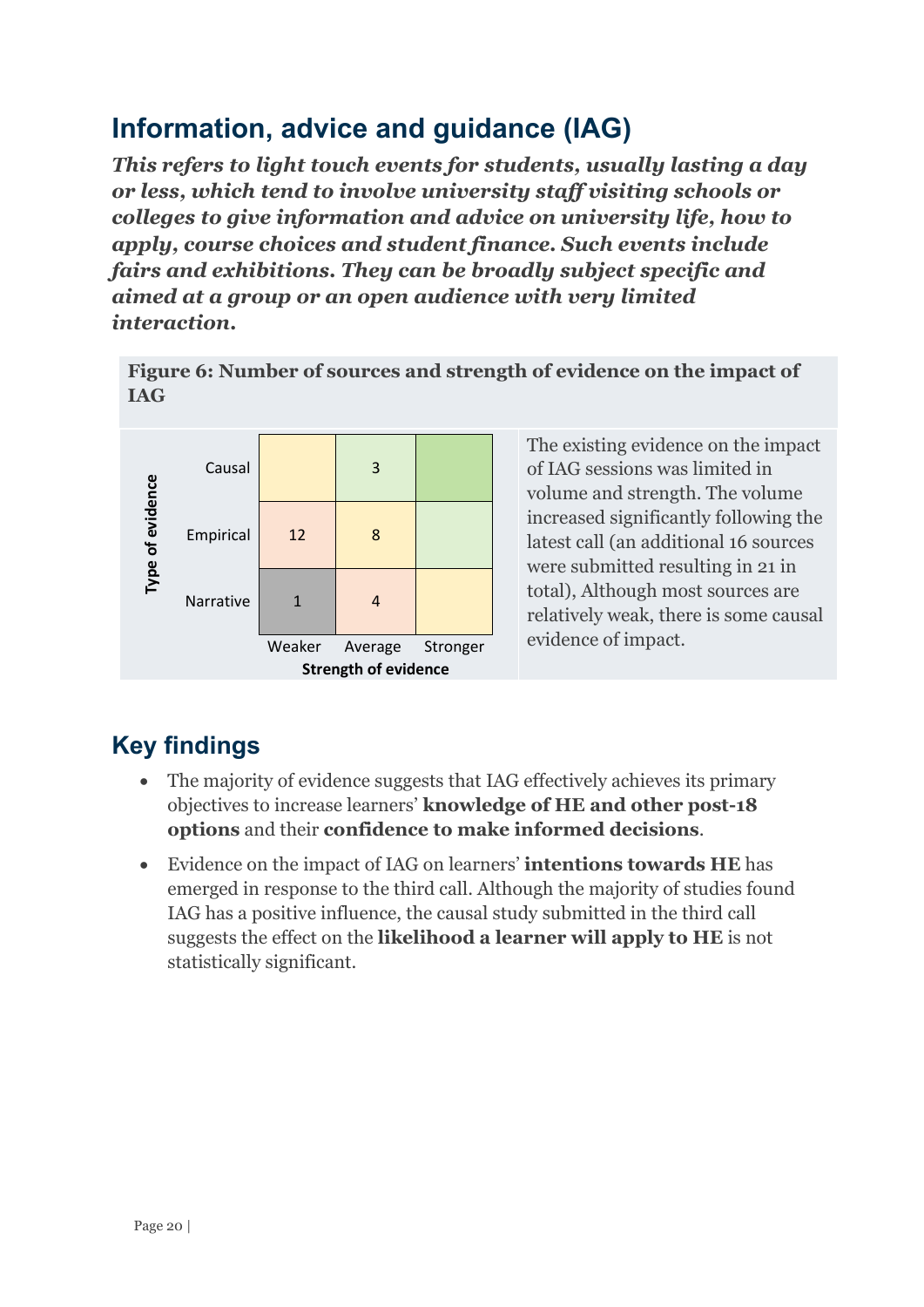#### **Table 7: Evidence of the impact of IAG**

| <b>Outcomes measured</b>                                                                                                                                                    | <b>Impacts achieved</b>                                                                                                                                                                                                                                                                                                                                                                                                                                                                                                                                                                                                                                              |
|-----------------------------------------------------------------------------------------------------------------------------------------------------------------------------|----------------------------------------------------------------------------------------------------------------------------------------------------------------------------------------------------------------------------------------------------------------------------------------------------------------------------------------------------------------------------------------------------------------------------------------------------------------------------------------------------------------------------------------------------------------------------------------------------------------------------------------------------------------------|
| <b>Short term:</b><br>• Increased knowledge of HE and<br>other post-18 options<br>• Greater confidence in the ability<br>to make informed choices about<br>future education | • All ten studies that measured the impact on<br>knowledge of HE and other post-18 options reported<br>that IAG can have a positive effect.<br>• Learners who participate in IAG activities that are<br>coupled with tailored career guidance are more<br>confident in their ability to make informed choices<br>about their future education.<br>• A RCT of a text-based nudging intervention for Year<br>11 students found that it had no statistically-significant<br>impact on any outcomes. Mean scores on learners'<br>knowledge of different education and/or training<br>options were lower for the text messaging group<br>compared with the control group. |
| <b>Medium term:</b><br>• Increased intentions/likelihood of<br>applying to HE                                                                                               | • Three of the four average and strong empirical studies<br>that measured the impact of IAG on learners'<br>intentions to apply to HE found some positive change.<br>. The RCT of a text-based nudging intervention found<br>that it had no statistically-significant impact on the<br>likelihood of learners in Year 13 applying to HE.                                                                                                                                                                                                                                                                                                                             |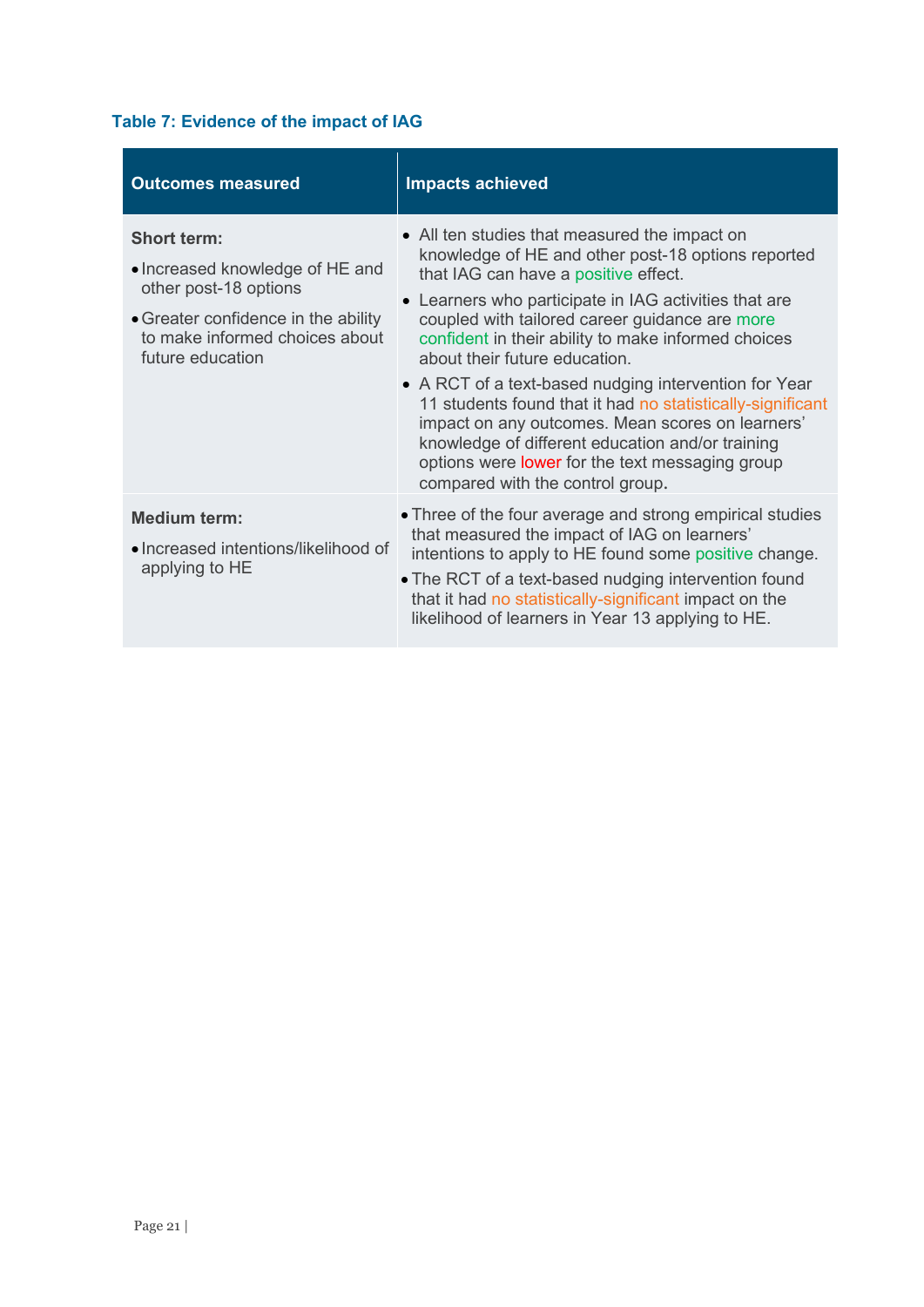# <span id="page-24-0"></span>**Campus visits**

*Learners visit a university campus for a tour where they meet university students and staff, and find out about university. This category includes activities related to HE in further education (FE) on a FE campus.*

**Figure 7: Number of sources and strength of evidence on the impact of campus visits**



Evidence on the impact of campus visits from the previous calls was limited, weak and equivocal. The volume and strength of evidence has increased following the third call, with the addition of four empirical studies. However, evidence of impact is still limited and weaker when compared with most other activity types.

- The evidence continues to show that campus visits can have a positive impact on **learners' knowledge of most aspects of HE and student life.**
- Campus visits effectively signpost learners to **sources of further information** to inform their decision making.
- Evidence on effect of campus visits on **learners' intentions towards HE** is still mixed, although further evidence of a positive impact has emerged, including for younger learners.
- Although not targeted at teachers, one strong empirical study provides evidence that their knowledge of the **benefits of HE** is enhanced as a result of attending campus visits with their learners.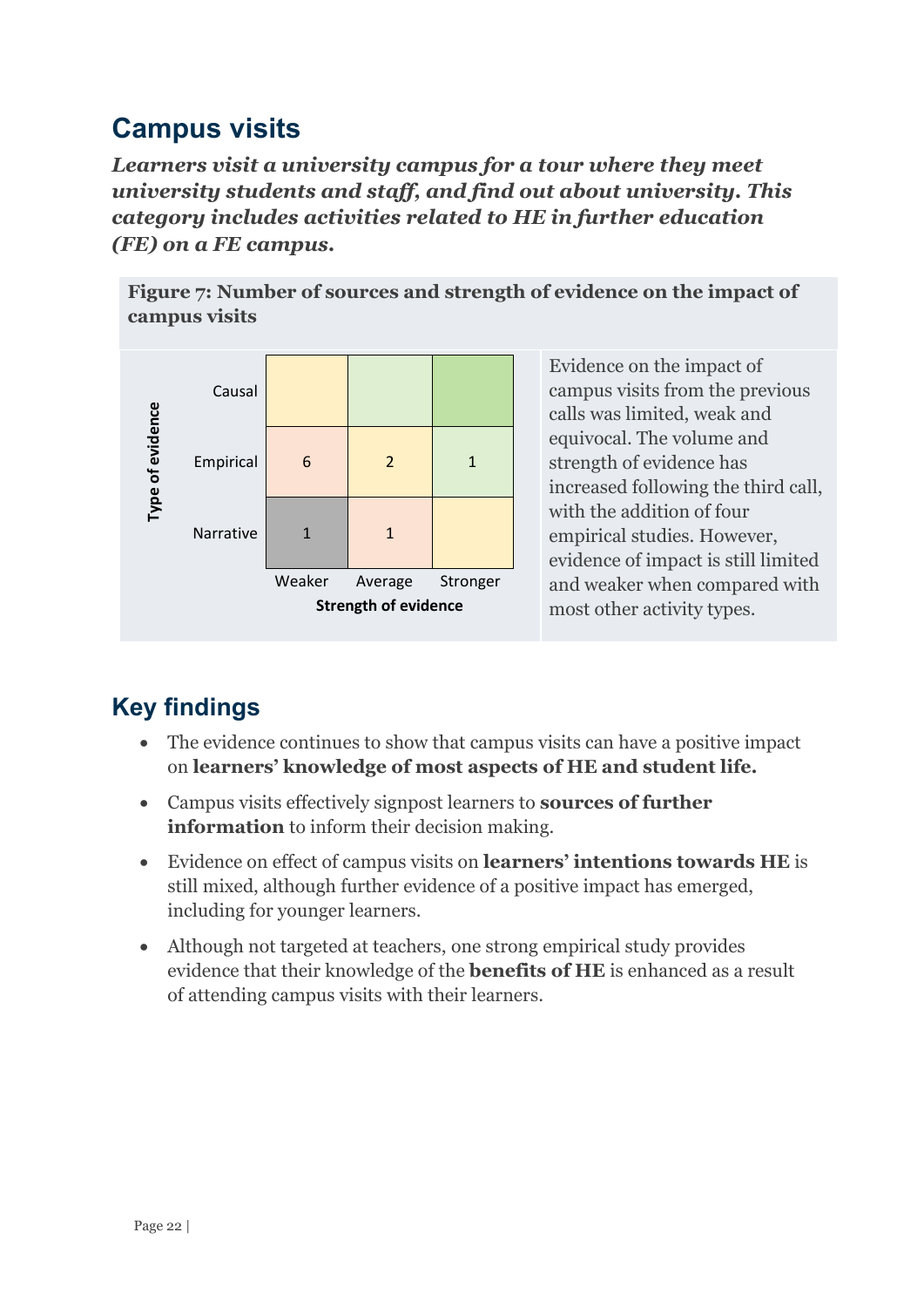#### **Table 8: Evidence of the impact of campus visits**

| <b>Outcomes measured</b>                                                                                                                                                                                                                       | <b>Impacts achieved</b>                                                                                                                                                                                                                                                                                                                                                                                                                                                                                                                                                                                                                   |
|------------------------------------------------------------------------------------------------------------------------------------------------------------------------------------------------------------------------------------------------|-------------------------------------------------------------------------------------------------------------------------------------------------------------------------------------------------------------------------------------------------------------------------------------------------------------------------------------------------------------------------------------------------------------------------------------------------------------------------------------------------------------------------------------------------------------------------------------------------------------------------------------------|
| <b>Short term:</b><br>• Increased knowledge of HE<br>• Increased understanding of the<br>benefits of HE relative to other<br>progression routes<br>• Increased confidence in the<br>ability to make informed choices<br>about future education | • The evidence suggests campus visits have a positive<br>impact on leaners' knowledge of HE, particularly,<br>aspects such as student finance, what student life is<br>like and the range of courses on offer.<br>• There is also evidence to suggest that campus visits<br>are an effective way to ensure learners know where to<br>find out more information about HE.<br>• All the studies that measured the impact of campus<br>visits on learners' understanding of the benefits of HE<br>found a positive effect.<br>• In contrast, there is no evidence that campus visits are<br>having an impact on learners' subject knowledge. |
| <b>Medium term:</b><br>· Increased intentions/likelihood of<br>applying to HE                                                                                                                                                                  | • The effect of campus visits on learners' intentions<br>towards HE remains mixed.<br>• Evidence that campus visits can have a positive<br>impact, particularly for learners in Year 10, has<br>emerged in response to the third call for evidence.<br>• However, one strong empirical study found a slight<br>decrease in learners' intentions to apply to HE and one<br>found no impact.                                                                                                                                                                                                                                                |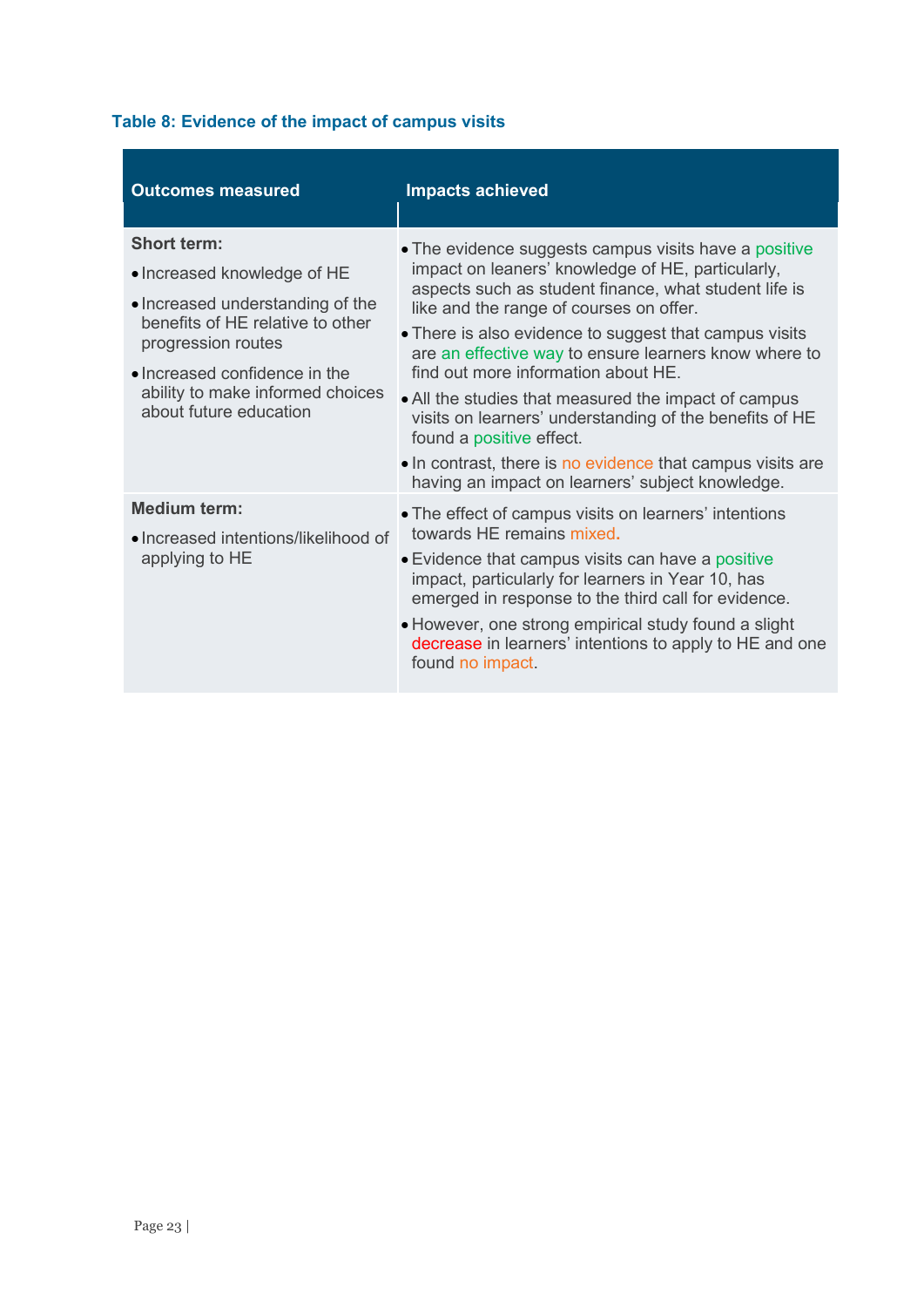### <span id="page-26-0"></span>**Parents and carers**

*This category refers to activity aimed at parents/carers where students are not directly involved.*



Two partnerships submitted empirical evidence on the impact of this kind of activity – one for parents and carers of learners in Years 9 to 11 and one for foster carers - in response to the third call for evidence.

## **Key findings**

Analysis of the longitudinal learner survey for the national impact evaluation demonstrates that many Uni Connect learners seek advice from their parents/carers about HE and the important influence that this has on their subsequent decisions. According to monitoring data, all 29 partnerships have delivered targeted interventions for parents/carers during Phase Two of Uni Connect.

Based on the limited evidence available, there are early indications that these activities can have a positive influence on:

- Parents'/carers' knowledge of **where to find information** about qualifications and career options and their **confidence** to look for and use this information
- Foster carers' **knowledge of HE** and its **potential benefits** for careexperienced young people.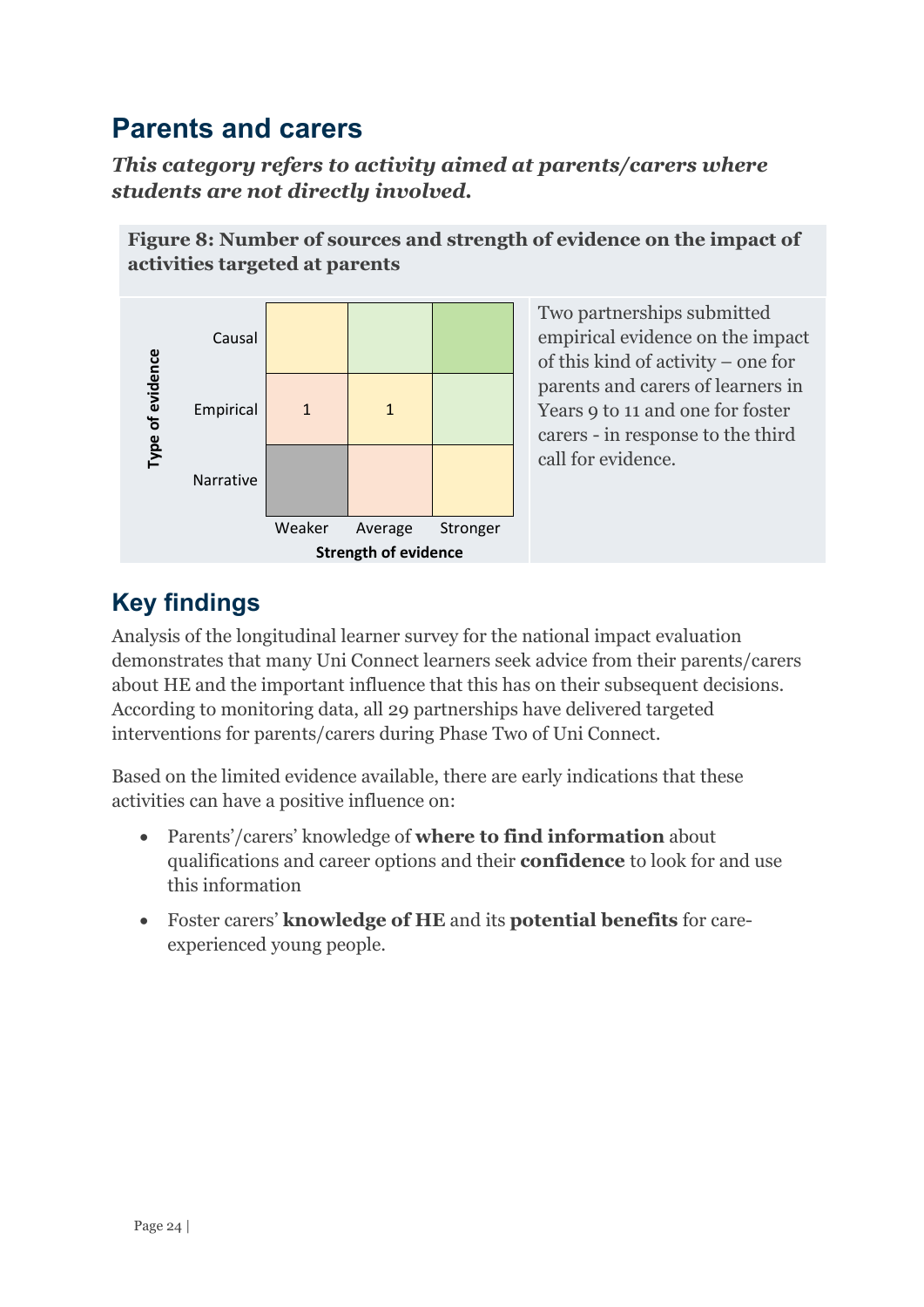# <span id="page-27-0"></span>**Staff development**

*This is activity aimed at staff in HE, schools and colleges where students are not directly involved.*

**Figure 9: Number of sources and strength of evidence on the impact of** 



To date, just one source of evidence has been submitted on the impact of a staff development activity in response to the first call. As such evidence on the impact of staff development is currently the weakest of all the interventions.

#### **Key findings**

Analysis of the longitudinal learner survey for the national impact evaluation<sup>[18](#page-27-1)</sup> demonstrates the important influence that teachers and careers advisers have on learners' decisions. The staff development activity consisted of a three-hour course designed to support teachers, advisers and other staff within target sixth forms and FE colleges to develop their understanding of the UCAS application process and strategies for engaging learners in it. The pre- and post-survey analysis demonstrates that the course had a positive impact on the majority of participants'

- Staff **knowledge of the HE landscape** and the UCAS **application process** improved.
- Staff **confidence** to support learners with their HE applications improved.

<span id="page-27-1"></span><sup>&</sup>lt;sup>18</sup> CFE (2021) An independent evaluation of Uni Connect's impact on intermediate outcomes for [learners: A report on the first three waves of the longitudinal survey of Uni Connect target learners](https://www.officeforstudents.org.uk/media/931324a7-ef78-442d-bfc5-9d3c6bb42062/uc_wave-2-survey-findings_final_for_web.pdf)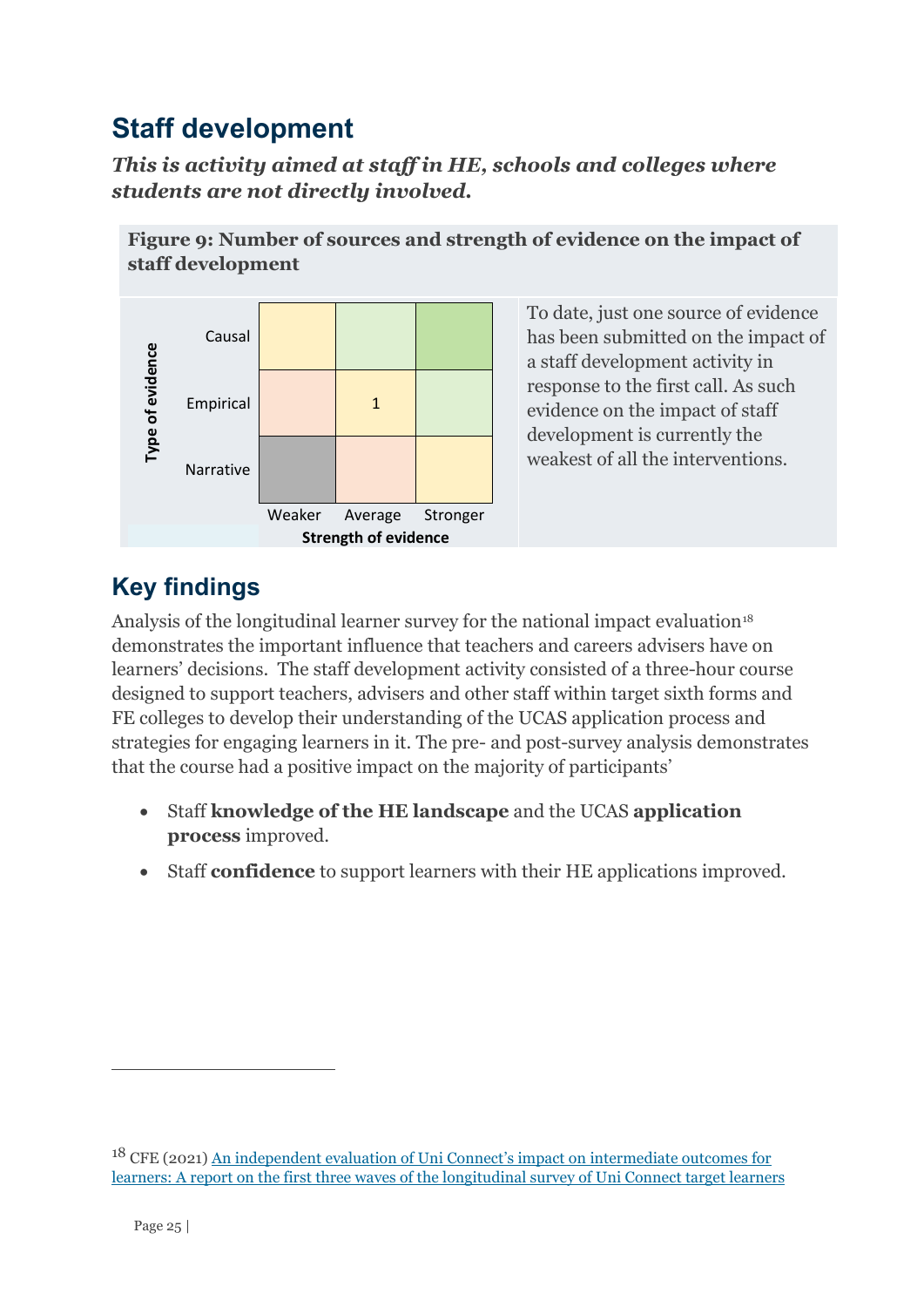# <span id="page-28-0"></span>**04.Recommendations**

Based on our analysis of the additional evidence, the conclusions and recommendations set out in our previous report<sup>[19](#page-28-3)</sup> remain largely unchanged.

#### <span id="page-28-1"></span>**Recommendations to inform planning and delivery**

It is recommended that partnerships:

- deliver multi-intervention programmes linked to progression frameworks which engage learners in a minimum of seven sessions over three to six hours over the course of an academic year
- continue to integrate high quality, impartial IAG into activities and multiintervention programmes
- deliver workshops and masterclasses as a series rather than as 'one-off' sessions to maximise impact
- add value and enhance the impact of mentoring through the use of role models, such as student ambassadors
- explore whether an online or a more blended approach to delivery could offer greater efficiencies and extend the reach of Uni Connect to a larger number of learners.

#### <span id="page-28-2"></span>**Recommendations to inform future evaluation**

Through their local evaluations, it is recommended that partnerships:

- evaluate the impact of staff development and parent activities on outcomes for learners
- analyse the impacts of interventions that are delivered to multiple year groups by year group (where sample sizes allow) to understand the differential impacts as well as fluctuations in attitudes and intentions towards HE at different stages in the learner journey
- continue to track learners to establish whether the immediate, positive impacts are sustained in the longer term and lead to progression to HE
- measure the impact of interventions on under-represented and other subgroups which the longitudinal learner survey suggests are not achieving as positive outcomes as other learners, including disabled learners, learners from

<span id="page-28-3"></span><sup>19</sup> CFE (2020[\) An independent review of evaluation evidence submitted by Uni Connect partnerships](https://www.officeforstudents.org.uk/media/e3989a60-1314-43f5-aee0-7e94ae3946da/cfe-review-of-uni-connect-evaluation-evidence.pdf)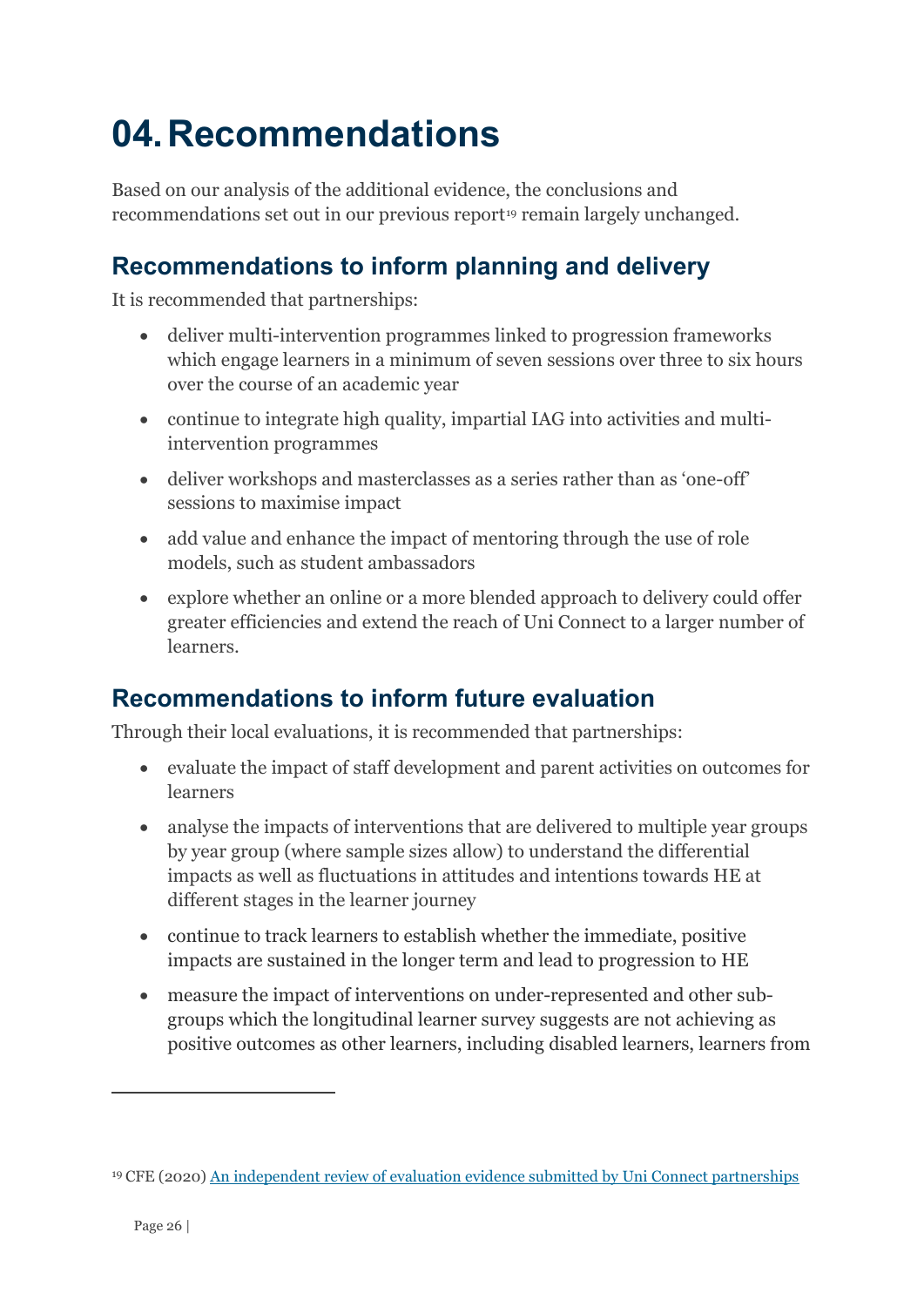minority ethnic groups and those who would be the first in their family to go to HE if they successfully applied

- examine whether online approaches developed in response to COVID-19 are as effective as traditional methods at achieving outcomes for learners
- establish the causal relationship between outreach interventions and outcomes for learners where it is feasible and proportionate to do so.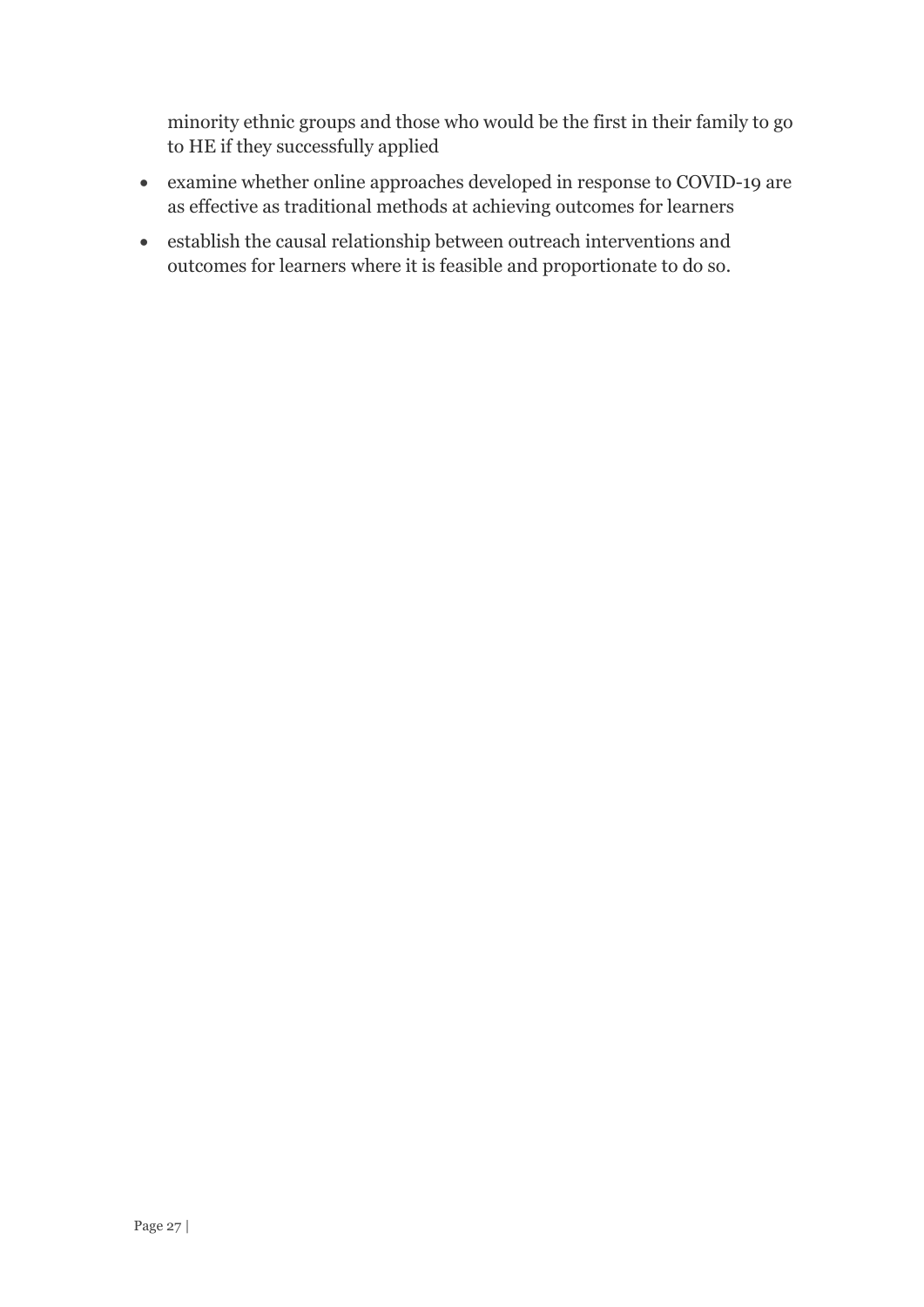# <span id="page-30-0"></span>**Appendix 1: Methods of analysis**

The evidence submitted was initially assessed against the following criteria.

| Included in the evidence review                                                                                                                                                                                                                                                                                                                   | > Out of scope for the evidence review                                                                                                                                                                                                                                                                                                                                                                                                                                 |
|---------------------------------------------------------------------------------------------------------------------------------------------------------------------------------------------------------------------------------------------------------------------------------------------------------------------------------------------------|------------------------------------------------------------------------------------------------------------------------------------------------------------------------------------------------------------------------------------------------------------------------------------------------------------------------------------------------------------------------------------------------------------------------------------------------------------------------|
| Submissions with a focus on the<br><b>impact</b> of individual outreach<br>interventions or programmes of<br>activity on outcomes for Uni<br>Connect learners.<br>Quantitative or qualitative evidence<br>of <b>impact</b> .<br>Evidence that an outreach<br>intervention or programme has a<br>positive impact, negative impact<br>or no effect. | Submissions with a focus on the<br>effectiveness of systems and<br>processes associated with the<br>delivery of Uni Connect, such as<br>student or teacher feedback on<br>what they liked or disliked about an<br>activity, what worked well, and<br>what could be improved<br>Submissions with a focus on<br><b>operational issues</b> , e.g. the<br>effectiveness of governance<br>arrangements or partnership<br>membership and collaborative<br>working practices. |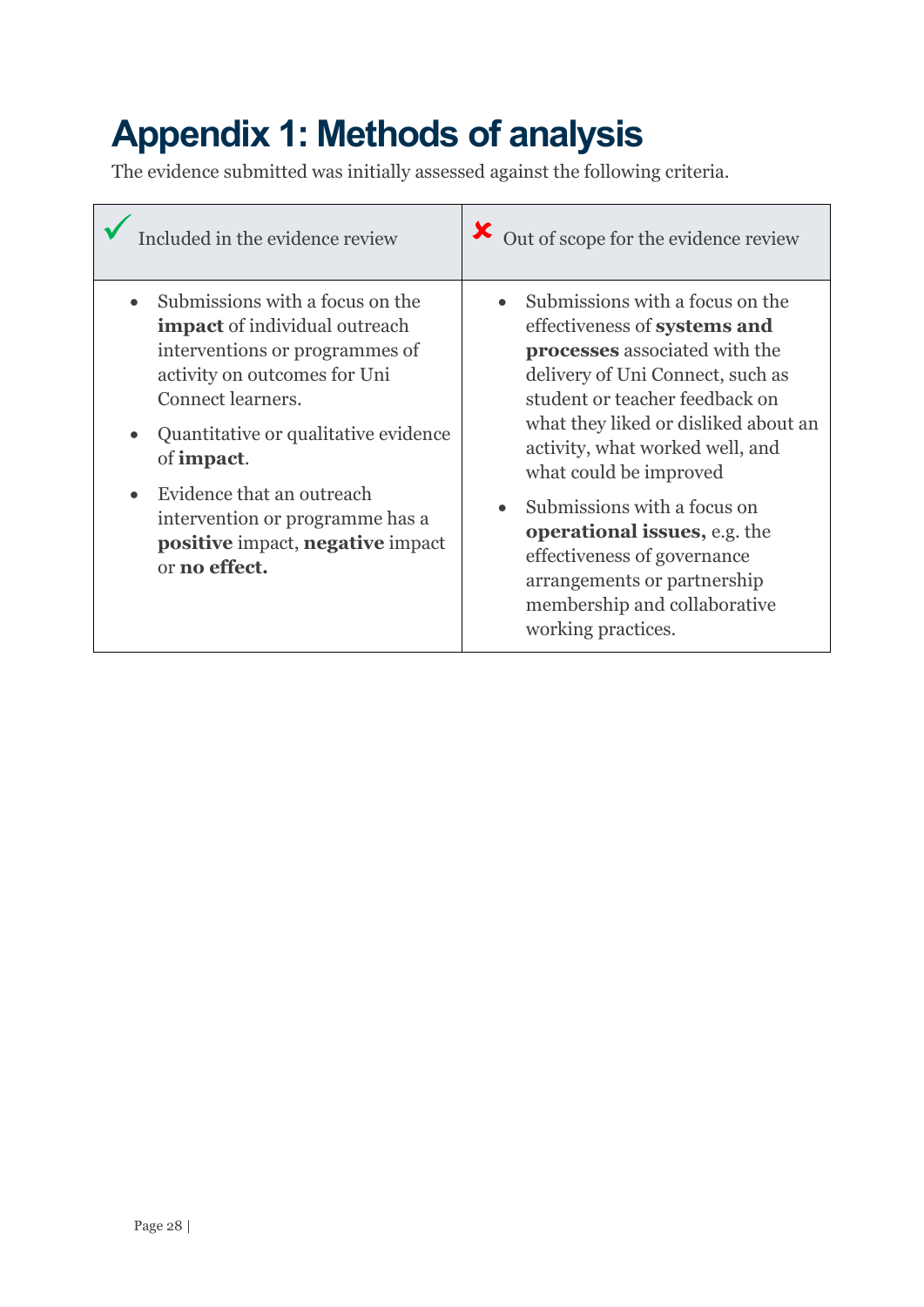The strength of evidence was determined using the Standards of Evaluation Evidence developed by the University of Exeter on behalf of the OfS. The evidence was classified as either 'Type 1 – narrative', 'Type 2 – empirical' or 'Type 3 – causal' as summarised in [Table 9](#page-31-0)

#### <span id="page-31-0"></span>**Table 9: Classification of the standards of evidence**

| Type 1: Narrative                                                                             |                                                           | Type 2: Empirical Enquiry<br>(includes Type 1 and the following)    |                                                | Type 3: Causal Claims<br>(includes Type 2 and the following)    |                                         |
|-----------------------------------------------------------------------------------------------|-----------------------------------------------------------|---------------------------------------------------------------------|------------------------------------------------|-----------------------------------------------------------------|-----------------------------------------|
| <b>Yes</b>                                                                                    | <b>No</b>                                                 | <b>Yes</b>                                                          | <b>No</b>                                      | Yes                                                             | N <sub>o</sub>                          |
| Coherent strategy                                                                             | Disjointed activities                                     | Clear aim of what<br>activities seek to<br>achieve                  | Aims developed after<br>activity               | Have a target as well<br>as a control or<br>comparison group    | Using groups that<br>are not comparable |
| Approach and activities<br>underpinned by<br>evidence from literature<br>or other evaluations | No rationale for<br>developing approach<br>and activities | Select indicators of<br>impact                                      | No concept of<br>measuring success             | Could use an<br>experimental or<br>quasi-experimental<br>design | Selection bias in<br>comparator groups  |
| Shared understanding<br>of processes involved                                                 | The model of change<br>is not shared                      | Quantitative and/or<br>qualitative data -<br>triangulation is good! | Information not<br>systematically<br>collected | Think about selection<br>bias and how to<br>avoid it            |                                         |
| Reasons for activity                                                                          | Ad hoc activities                                         | Pre- post-activity<br>data (minimum of<br>two time points)          | Only collect<br>information once               |                                                                 |                                         |
| Clear conception of why<br>the changes you seek<br>to make are important                      | No understanding of<br>needs of target group              | Analysis competently<br>undertaken                                  | Data not related to<br>the intervention        |                                                                 |                                         |
| Programme reviews                                                                             | No review of<br>evaluation                                | Sharing of results<br>and review of activity                        | Results not used to<br>inform decisions        |                                                                 |                                         |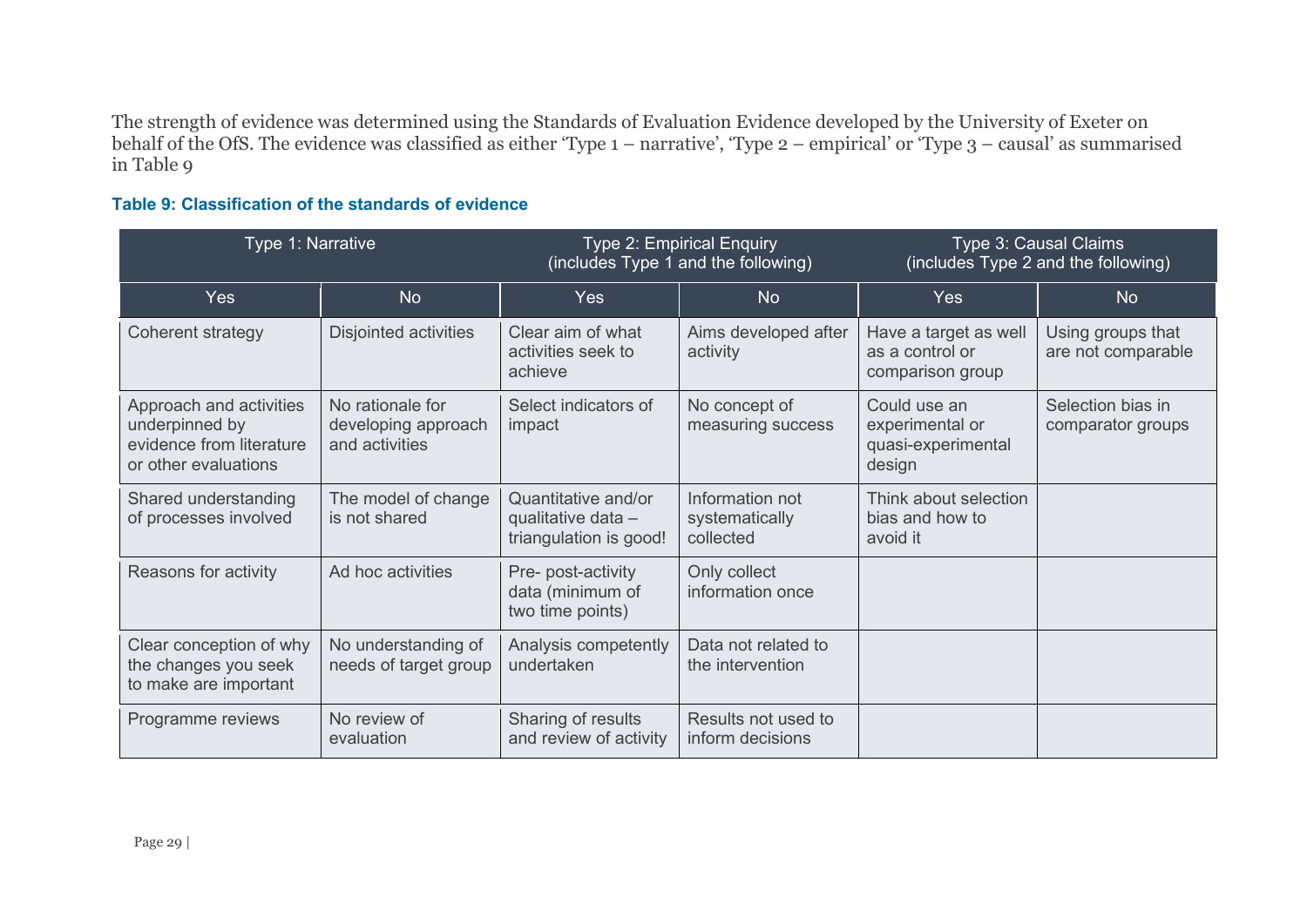The overall quality of the evidence of impact was then assessed taking account of the type as well as the appropriateness and application of the method. Each item was then plotted on the graph [\(Figure 10\)](#page-32-0). Evidence classified as 'stronger causal' is represented by the dark green square and is regarded as the highest quality; 'weaker narrative' evidence represented by the grey square is classified as the lowest quality in this context. 'Average causal' and 'stronger empirical' are considered equivalent in strength and quality and are therefore both represented by pale green squares. Other equivalent sources of evidence are 'weaker causal', 'average empirical' and 'stronger narrative' evidence (pale yellow squares) and 'weaker empirical' and 'average narrative' (pink squares).

#### <span id="page-32-0"></span>**Figure 10: Assessing the strength of evidence and evaluation**



**Weaker Average Stronger**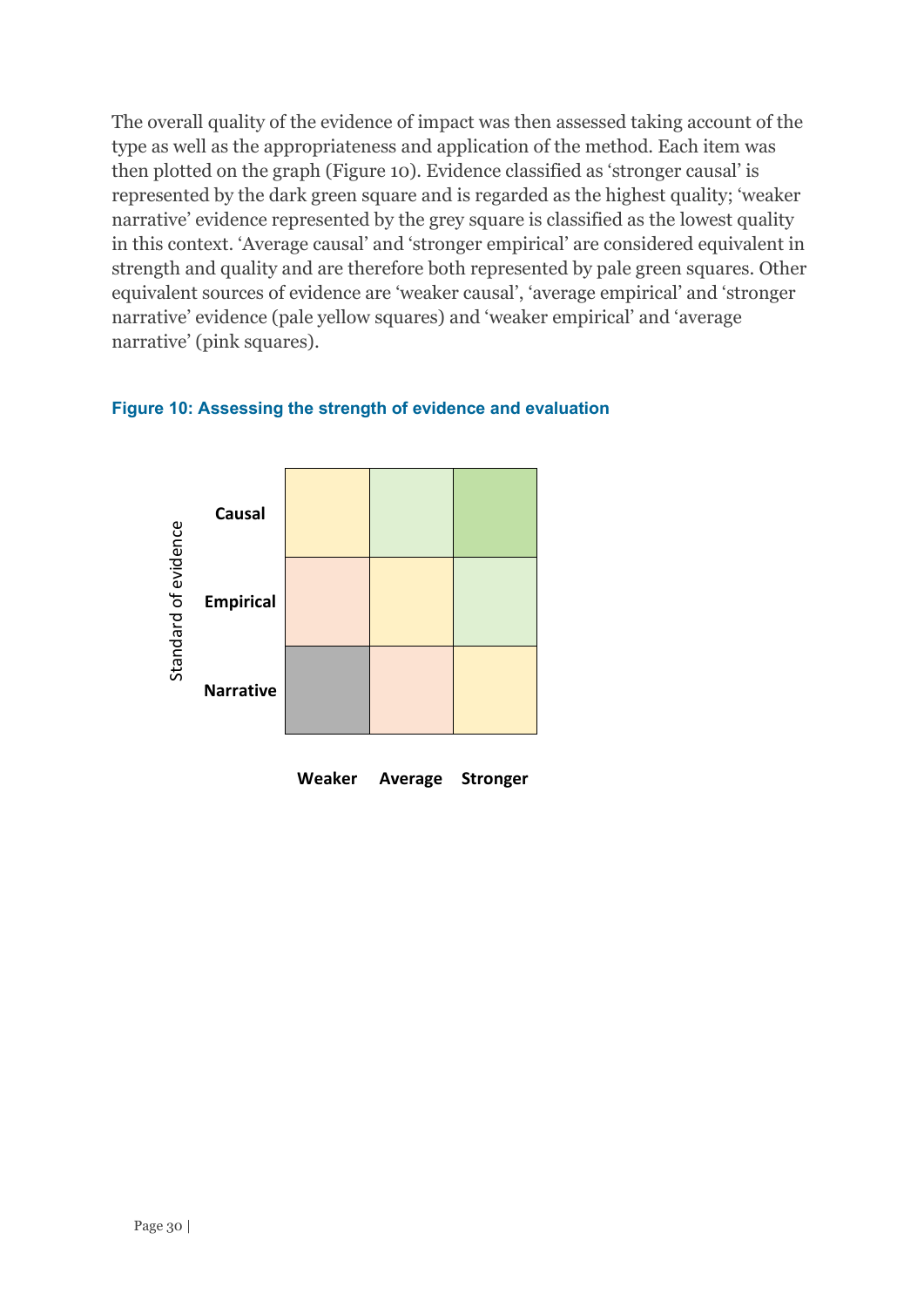The evidence was then coded using a framework aligned to criteria developed by TASO as part of its evidence review. In addition to the standard of evidence and overall quality score, the following information was recorded for each source of evidence:

- Partnership
- Date and timeframe for evaluation
- Format of material
- Activity type and description
- Length & intensity of activity
- Mode of activity delivery
- Target group
- Outcomes evaluated
- Type of evaluation approach
- Rational for approach
- Data collection methods
- Total no. participants in intervention
- Total no. participants in evaluation sample
- Total no. respondents and response rate
- Attrition rate (pre- and postactivity studies)
- Data analysis
- Results
- Impact achieved
- Notes on demonstrable impact
- Challenges/limitations of evaluation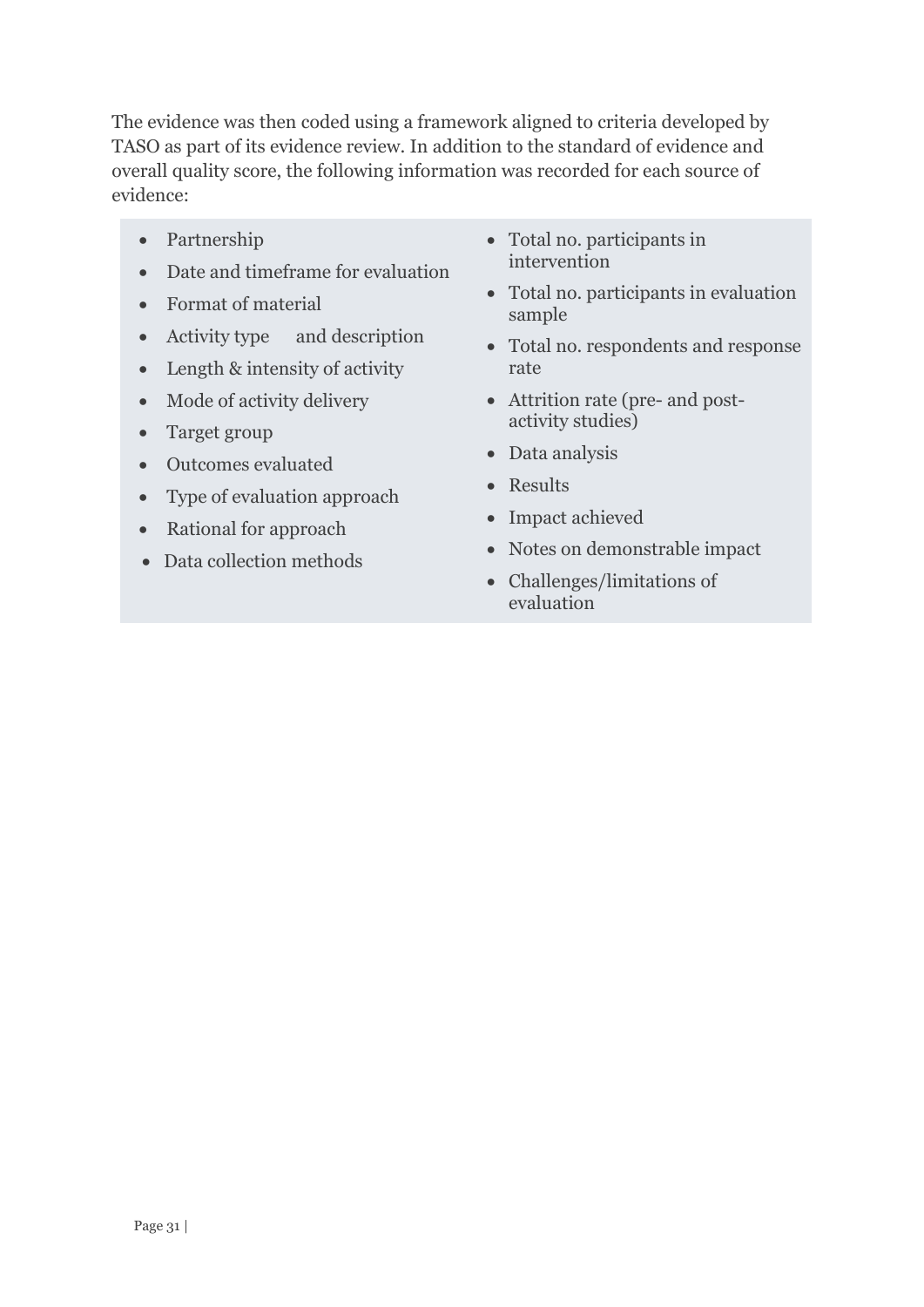# **Appendix 2: Mapping of outcomes to interventions**

[Figure 11a](#page-34-1) and 11b illustrate where there is *any* evidence, *irrespective of strength*, that an intervention does (or does not) contribute to the achievement of short-, medium- and long-term outcomes for learners.

#### <span id="page-34-1"></span>**Figure 11a: Short-term outcomes**

<span id="page-34-0"></span>